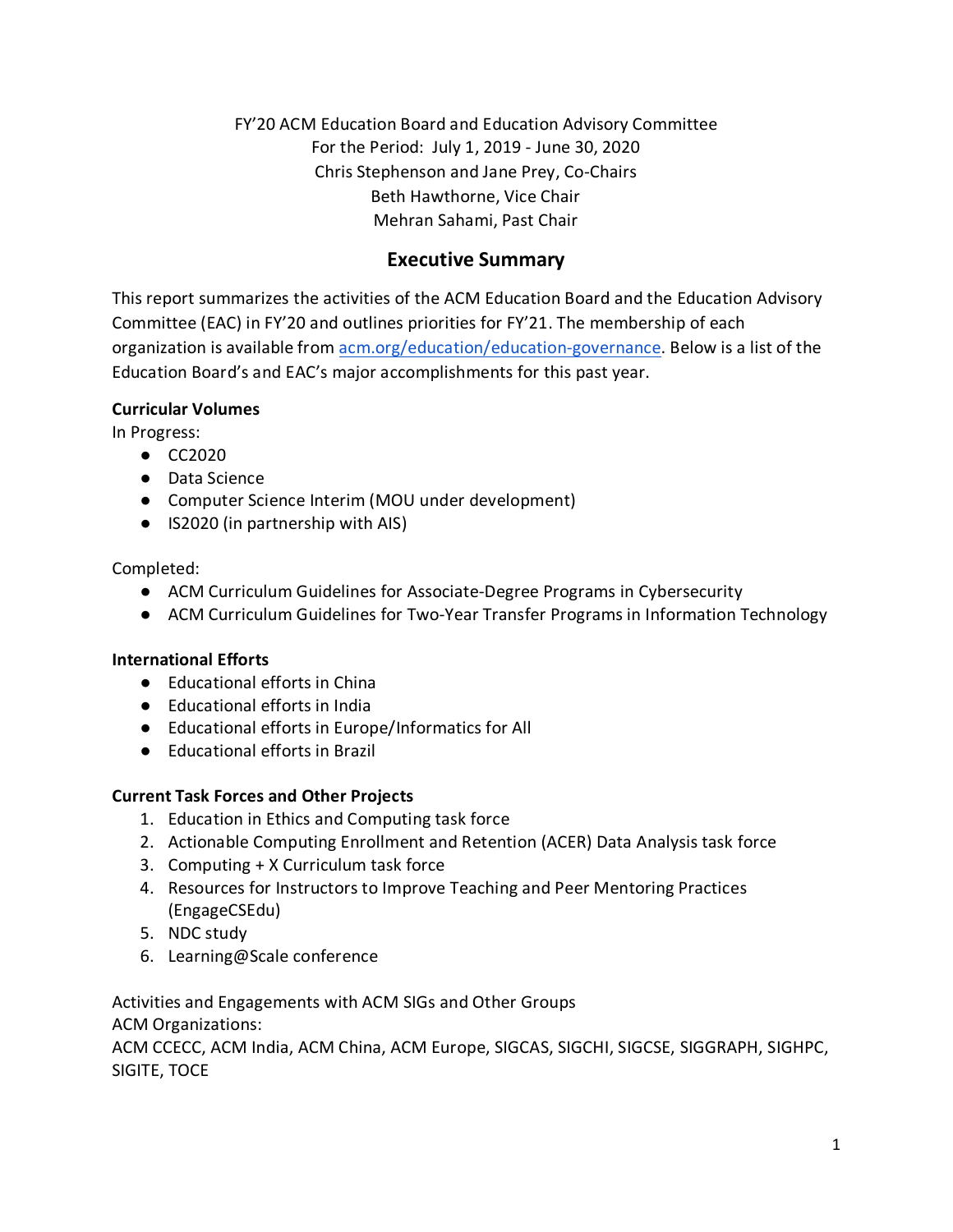### **Affiliated or External Groups**

 AIS, AITP/EDSIG, Code.org, ABET CSAB, CSforALL, CSTA, IEEE-CS, Informatics4All, IS2020, National Science Foundation, NCWIT, NDC Committee, ACM-W

#### **Other Items**

- Education Board membership rotation
- Education Advisory Committee membership rotation

### **Future Initiatives for FY'21**

- Release of the Data Science Curricula
- Release of the CC2020 overview report
- Diversity, Inclusion, and Equity in Computing Education (DIE-CE) task force
- Standardization of ACM Curricula (StAC) task force

### **Highlights**

This is a very short list of the many accomplishments of the year. For full view of the work to date, please see Section One: Summary of FY 2019-2020 Activities.

### *Special Projects*

### EngageCSEdu:

The EngageCSEdu repository and its contents have been transferred to ACM. The project is now being carried out as a special project of the ACM Education Board. An MOU between NCWIT and ACM detailing the final agreement of full transfer has been signed by both parties and the foundational technical work for the transfer of materials has begun.

### *Learning at Scale Conference:*

The Learning at Scale (L@S) conference was created by the Education Board in 2014. Having shown a robust community, high-quality research, and financial viability, the meeting became an annual conference. The 2020 Learning at Scale ( $7<sup>th</sup>$  Annual) conference was held August 12-14 as a virtual conference due to the coronavirus pandemic.

#### *NDC Survey:*

The mission of the ACM NDC Committee is to produce the annual ACM NDC Study of Non-Doctoral Granting Programs in Computing, complementing the CRA Taulbee survey of doctoralgranting programs. The results of the 2018 survey (2018-19 NDC Study) were published in the September 2019 issue of ACM *Inroads*. The results of the review of the NCS 2016-17 data has been accepted for publication in *Inroads* and a final manuscript is being prepared.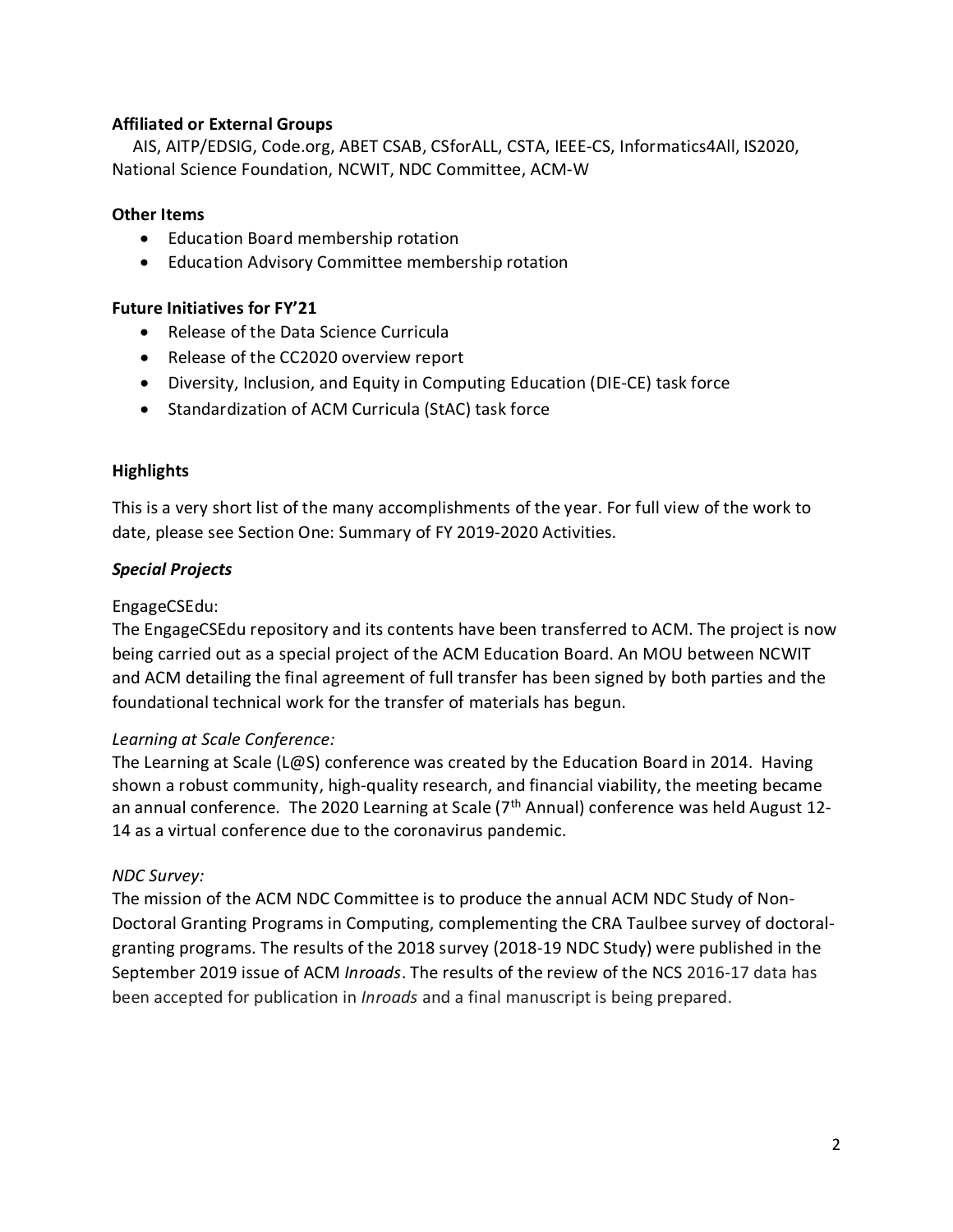#### *Curricular Volumes*

*Cyber2yr2020: ACM Guidelines for Associate-Degree Cybersecurity Programs*: *Cyber2yr2020* won *the Innovations in Cybersecurity Education* award in the Program Development category from the National CyberWatch Center*.* This award was publicly recognized at the 2020 virtual Community College Cybersecurity Summit (3CS) on August 4! Based on Cyber2yr2020, ABET/CSAB developed criteria for accrediting two-year programs in cybersecurity, which is a first for CSAB. The first reading of the program criteria is currently open for comment, while being piloted at three community colleges.

*IT Transfer: Curriculum Guidelines for Two-Year Transfer Programs in Information Technology:* The *Information Technology Transfer Curricula 2020: Curriculum Guidelines for Two-Year Transfer Programs in Information Technology* are based on *Curriculum Guidelines for Baccalaureate Degree Programs in Information Technology* (IT2017). IT programs should prepare students with knowledge, skills, and dispositions in IT professional contexts that emphasize development of IT competencies. The goal of the IT Transfer Curriculum is to produce a subset of the IT2017 curricular framework and guidelines that will guide how twoyear colleges could structure their IT transfer programs to help prepare transfer students for successful upper division study in programs that implement the IT2017 guidance. This work was led by the ACM Committee for Computing Education in Community Colleges (CCECC) with participation from SIGITE. A final draft was presented for feedback at the SIGITE conference, October 2019. The final IT Transfer Curriculum was released in May 2020 and initial dissemination efforts have begun.

#### *CC2020:*

Computing Curricula 2020 (CC2020) is a joint project launched by professional computing societies to examine the current state of curricular guidelines for academic programs granting degrees in computing and to provide a vision for the future of computing. The goal is to produce a comprehensive report and an online visualization tool that compares and contrasts these guidelines to situate and contextualize them in the landscape of computing education. The international project team represents organizations from academia, industry, and government. The CC2020 report draft has been reviewed by the Steering Committee and was sent to the broader 33-member task force for their reviews before being sent to all the task force members' communities, listservs, and industry globally in early 2020. The proof of concept and architecture of the visualization tool have been completed. The final report and the visualization are expected by December 2020.

#### *Data Science Curriculum:*

This task force seeks to define what the computing/computational contributions are to the new field of Data Science, in order to provide guidance for computer science or similar departments offering data science programs of study at the undergraduate level. The task force released and received feedback on a first draft of computing discipline-specific competencies for Data Science during fall 2019. The final Data Science curriculum is expected by December 2020.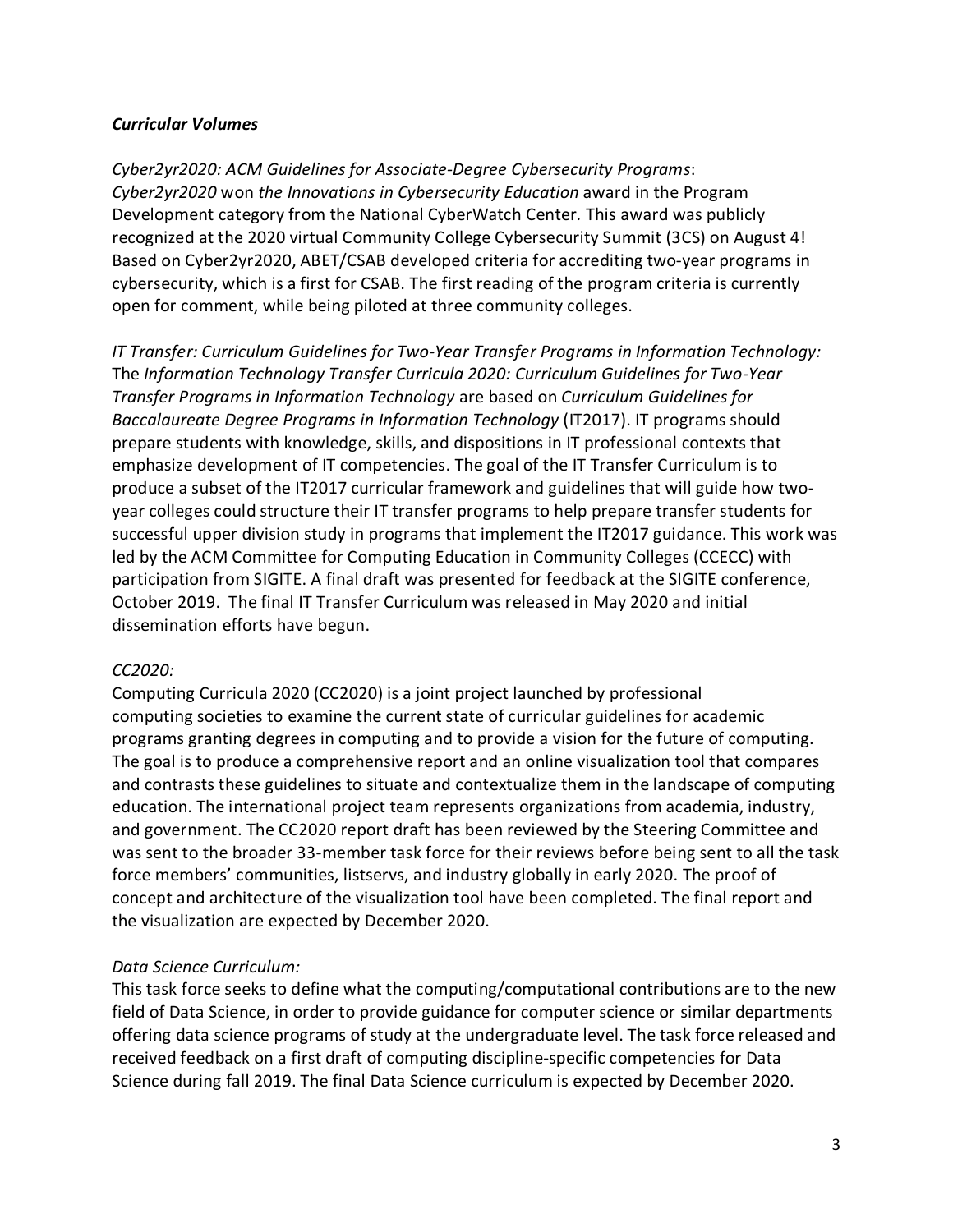# **Section One - Summary of FY 2019-2020 Activities**

### **Education Board Strategic Priorities**

The following are the strategic objectives for the Education Board (as agreed to by the Education Board and the Education Advisory Committee EAC.

- Provide a focus for ACM activity and leadership in the general area of computing education.
- Support the ACM's strategic objectives through activities and initiatives in computing education; this includes providing support for ACM's various Councils.
- Understand the education related needs and aspirations of ACM members—students, academics, practitioners (and their managers) and employers—and to respond appropriately on behalf of ACM.
- Provide leadership for the computing community in curricular development and curricular guidance; the community is to include all levels of education (specifically including K-12 activity) with the emphasis being on higher education, including two-year colleges
- Where possible, act on behalf of the computing community to increase the status and standing of computing education.
- Recognizing ACM's role as an international organization, understand the differing needs of the international community and to address these in Education Board and Education Advisory Committee considerations.
- Organize and manage meetings of the Advisory Committee, keeping committee members up-to-date with significant developments and generally managing the work of the committee.
- Approve ACM appointments to education-related bodies such as ABET, and keep informed about and engage in significant related activity.

### **Current Priorities**

At a virtual meeting of the Education Advisory Committee, August 2020, the following priority areas were identified:

- Diversity, inclusion, and equity in computing education,
- Standardization of ACM curricular guidelines (post-secondary levels: associate, baccalaureate, and masters),
- Retention in computing (post-secondary levels: associate and baccalaureate),
- Ethics in computing education,
- International outreach, and
- K-12 computing and research.

### **Education Advisory Committee (EAC) FY 2019-2020 Activities**

The current work of the EAC is detailed below by activity with task membership, current status and lessons learned. Future plans can be found in Section 2.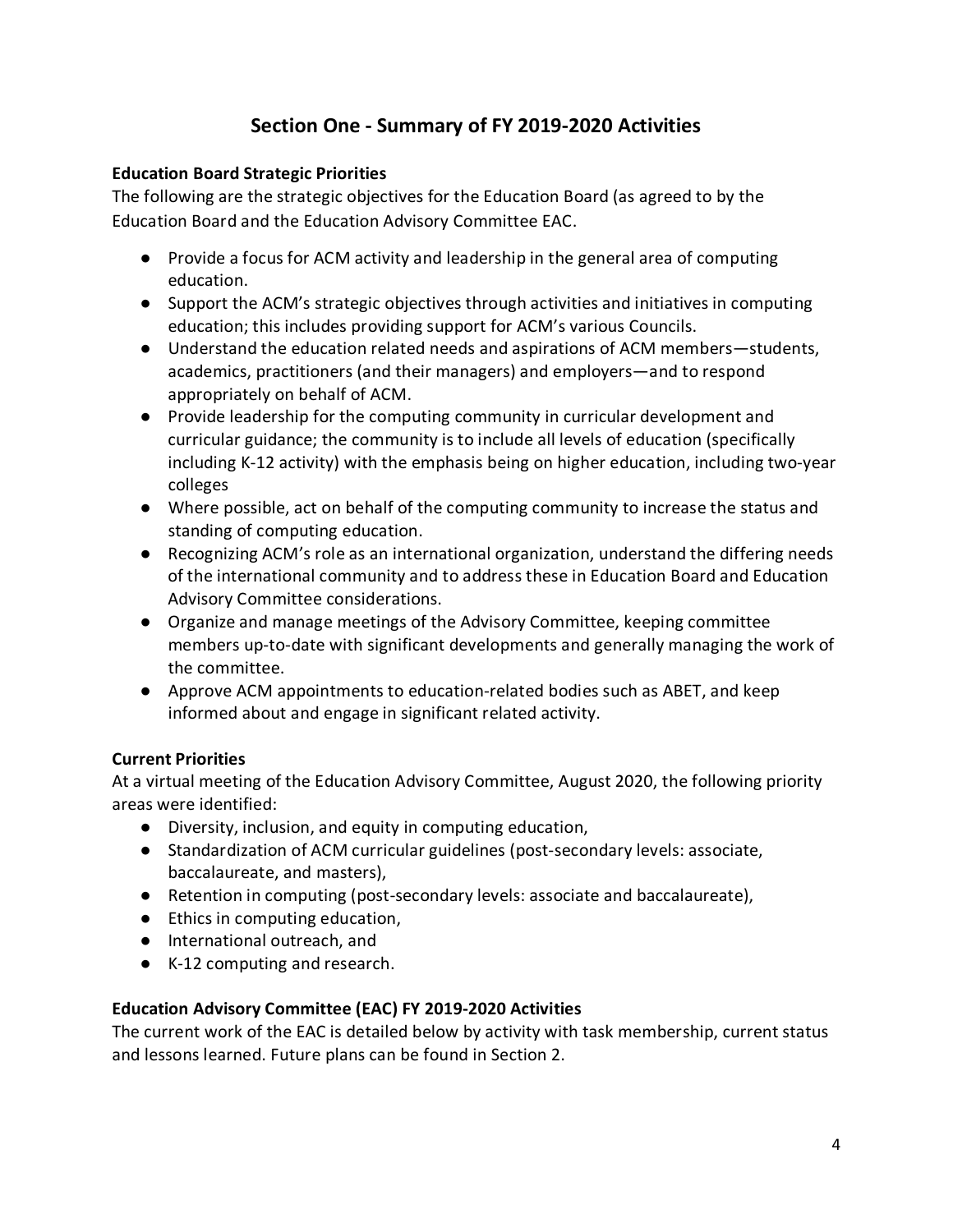### Projects & Task Forces

### *Learning@ Scale Conference:*

ACM Education Board/EAC representatives: Mehran Sahami and Yan Timanovsky.

The Learning@Scale conference was created through the ACM Education Board in 2014. After a successful first outing (showing that there is a robust community, high-quality research, and financial viability) the meeting became an annual conference. Each year has had 110-200 attendees. The 2020 conference was the seventh conference in this series.

| Year | <b>Submissions</b> | Accepted | Rate | Location                 |  |
|------|--------------------|----------|------|--------------------------|--|
| 2014 | 38                 | 14       | 37%  | Atlanta, GA (SIGCSE)     |  |
| 2015 | 90                 | 23       | 26%  | Vancouver, Canada (CSCW) |  |
| 2016 | 79                 | 18       | 23%  | Edinburgh, UK (LAK)      |  |
| 2017 | 105                | 14       | 13%  | Cambridge, MA at MIT     |  |
| 2018 | 58                 | 24       | 41%  | London, UK (AIED+ICLS)   |  |
| 2019 | 70                 | 24       | 34%  | Chicago, IL (AIED)       |  |
| 2020 | 72                 | 18       | 25%  | <b>Online</b>            |  |

The Seventh Annual ACM Conference on Learning@Scale (L@S) was held online because of the pandemic. The conference was originally planned to be held at Georgia Tech in May, but the virtual event took place August 12-14. There were 186 online attendees and a new workshop program was established with 8 workshops. The fundraising totaled \$7,500 plus the original budget of ~\$20,000 to host the conference resulting in a surplus. Given surpluses from this conference and prior conferences (2014-19), L@S is projected to have a total surplus of roughly \$100,000 at this point. So, the conference still seems financially viable.

# *NDC Survey:*

ACM Education Board/EAC representatives: Jodi Tims (Co-Chair), Stuart Zweben (Co-Chair), and Yan Timanovsky (Co-Chair).

The mission of the ACM NDC Committee is to produce the annual ACM NDC Study of Non-Doctoral Granting Programs in Computing, complementing the CRA Taulbee survey of doctoralgranting programs. This annual survey provides data to the computing community on Degree Production, Enrollments, and Faculty from Bachelor's and Master's programs in Non-doctoralgranting Departments in Computing including demographic information by gender and ethnicity. Activities for the past year include:

● Completed the report on the 2018 survey (2018-19 NDC Study). The report was published in the September 2019 issue of *Inroads.*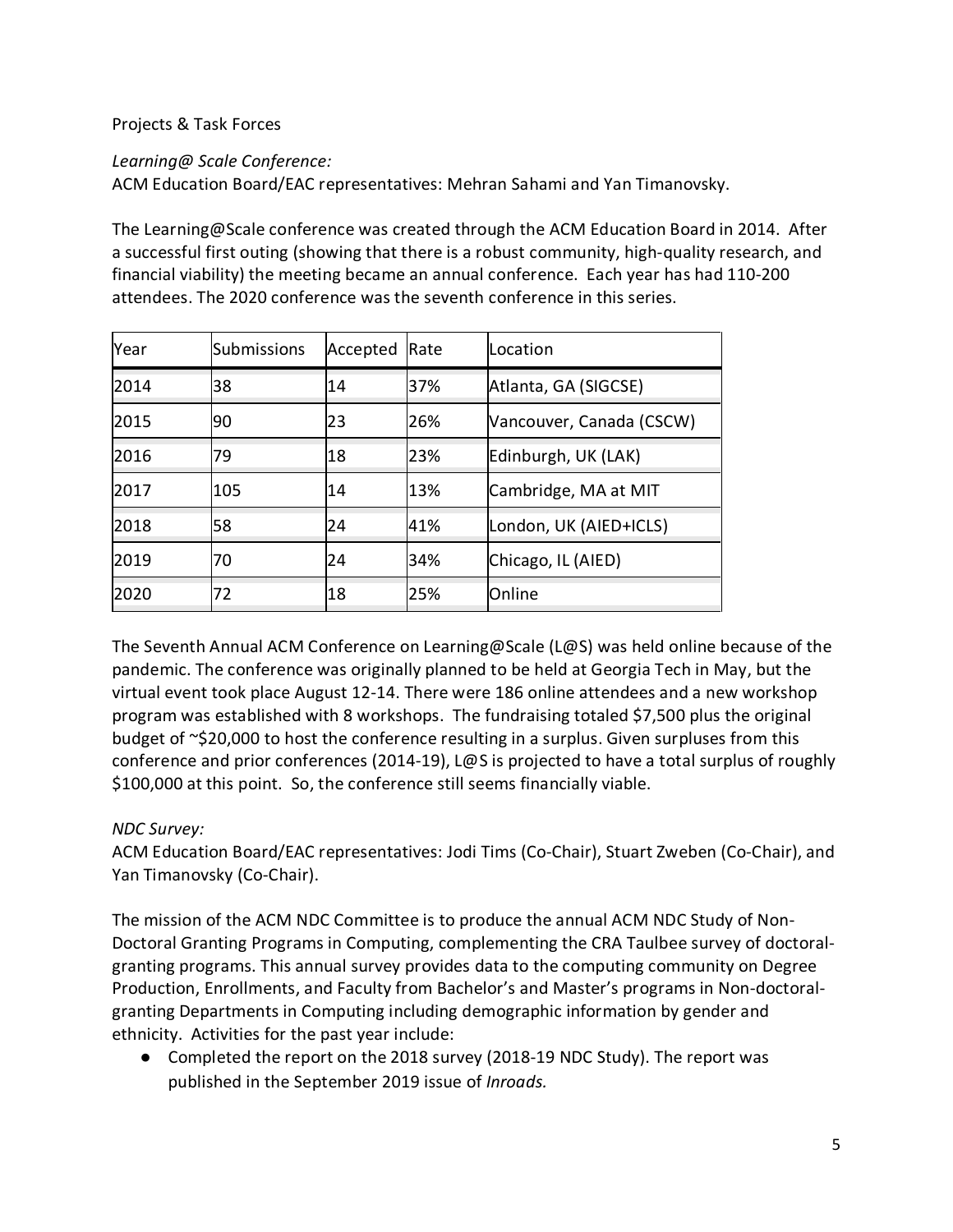- Analyzed 2016-17 NCS data (from 927 institutions) on CS enrollment, graduation, and retention. Stu Zweben's submitted article has been accepted for future publication and the final manuscript is being prepared.
- Obtained 2017-18 enrollment, graduation, and retention data from NSC for all six bachelor's areas (including Cybersecurity).

# *Actionable Computing Enrollment and Retention (ACER) Data Project*

ACM Education Board/EAC: Zweben (Chair). Task force members: Mihaela Sabin. Cara Tang, Jodi Tims, Beth Hawthorn, Beth Quinn, Rodrigo Duran, Mark Weiss, Cindy Tucker, Chris Peitch.

This task force is continuing and extending the work carried out in previous years by the Retention in Undergraduate CS Education Task Force. Its purpose is to collect, analyze, and report annually to the computing community on enrollment and retention data in computing programs. The deliverables for this year include:

- ACM Inroads publication (December 2019).
- Conference paper accepted
- ACM Inroads paper under development
- Additional data gathered from the National Student Clearinghouse and analyzed.
- Tracking of computing program graduates who continued their study of computing upon graduation at both the associate-level and baccalaureate level.

# *Computing for Social Good Task Force:*

ACM Education Board/EAC representative: Mikey Goldweber (Chair). Task force members: Alison Clear, Judith Gal-Ezer, Lisa Kaczmarczyk, and Rick Blumenthal.

The goal of this task force is to elevate the message that computing curricula should focus, at least in part, on how computing can play an important part in helping to solve the issues of the day. This task force came into being at the August 2019 EAC meeting. The activities for this year include:

• The task force wrote successful proposal for a Special Session to be held at the SIGCSE Technical Symposium in March of 2020 but the conference was cancelled.

# *Computing + X Curriculum Task Force:*

ACM Education Board/EAC: Steven Gordon and Andrew Petersen. Task force members: Mark Weiss.

The activities for this year include:

- The EAC showed interest in supporting "CS+X" programs. "CS+X" is defined as interdisciplinary efforts that integrate computing with another domain.
- Created a short survey that solicited courses and programs that were perceive as being "CS+X".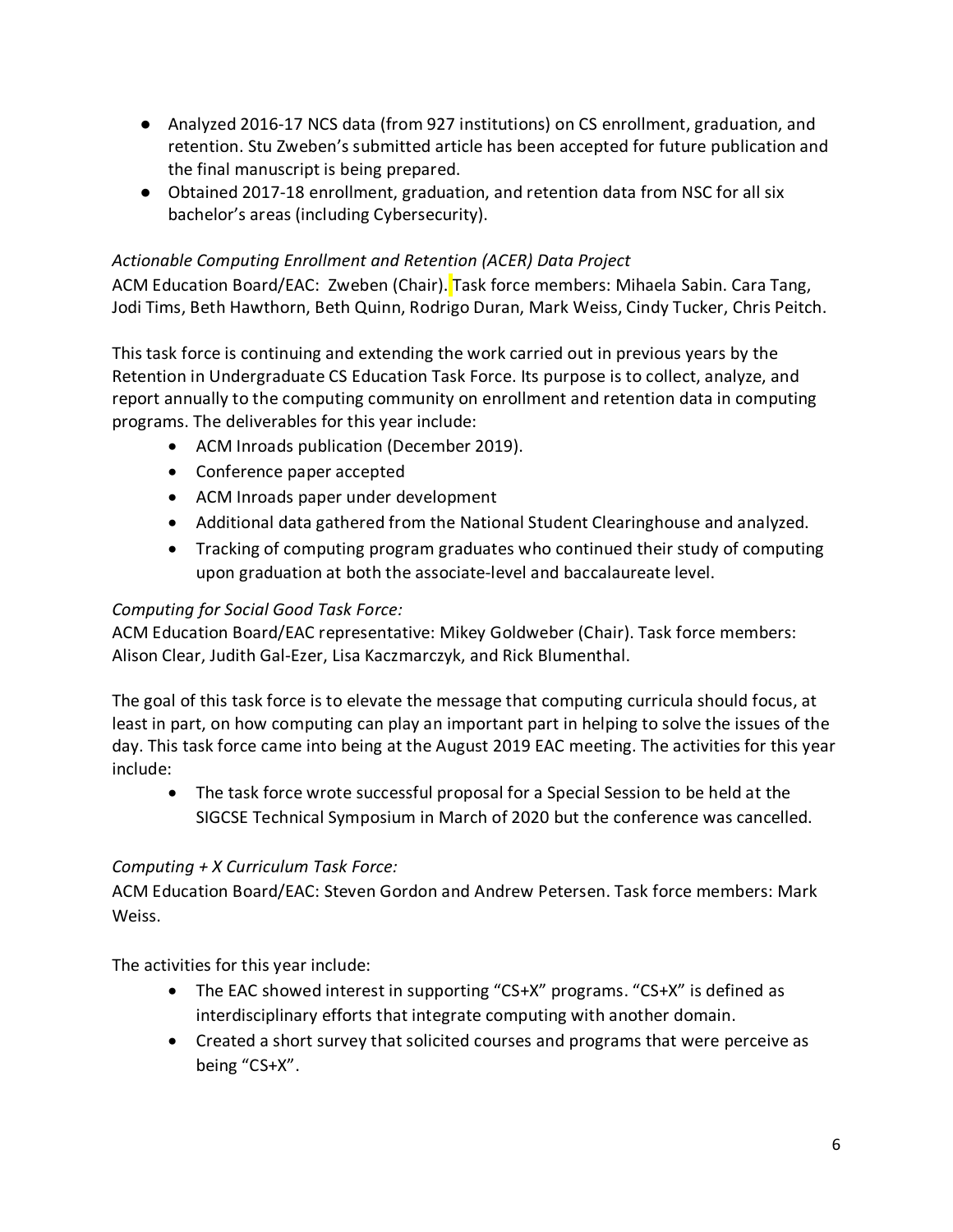- The survey was sent via ACM-curated lists to both Doctoral (CRA Taulbee list) and Non-doctoral (ACM NDC survey) institutions. All 105 respondents were North American.
- Less than 25% of respondents identified an explicitly interdisciplinary program. Most who reported having such programs also had graduate programs. This is likely an undercount.
- We found programs we would consider "X+CS" at responding institutions that did not claim them.
- There are a wide variety of CS+X courses being offered throughout North America (the exact content of many of the programs is difficult to define).
- Follow-up review of websites found they often do not fully describe options and that "CS+X" programs were not claimed by respondents.
- Is there a need for model curricula in some of the CS+X categories (e.g., Data Science, Computational Biology, Computational Science)?
- The report given at the 2020 EAC virtual meeting concluded this task force.

# *Education in Ethics and Computing Task Force:*

ACM Education Board/EAC representative: Bobby Schnabel (Chair). Task force members: Jake Baskin, Tom Cortina, Amy Ko, Mehran Sahami, and R.Venkatesh.

This task force was formed in August 2018. It has the broad charter of undertaking activities that help the ACM community in conducting education in ethics and computing. Here is the summary of activities:

- Participated in submitting a proposal to the CRA Snowbird Conference on Ethics in Computing Education which was accepted as a panel. That panel (and most others) now is postponed to July 2021 due to the coronavirus pandemic.
- Made progress on initial goal for task force, assembling a broad list of articles/ references on ethics and computing topics, and a taxonomy for that list.

# *Task Force to Develop Resources for Instructors to Improve Teaching and Peer Mentoring Practices:*

ACM Education Board/EAC representative: Briana Morrison (Chair). Task force members: Jake Baskin, Michelle Craig, Leigh Ann DeLyser, Andrew Petersen, and Beth Quinn.

This task force was created to help to locate, vet, and develop as needed two distinct sets of materials: Resources to Improve Teaching and Resources for Peer Mentoring. Here is the summary of activities:

● The task force has concentrated on the first set of materials and has identified *EngageCSEdu* (engage-csedu.org) as a vehicle/platform for collecting vetted instructional materials that use an *Engagement Practice* to broaden participation in computing.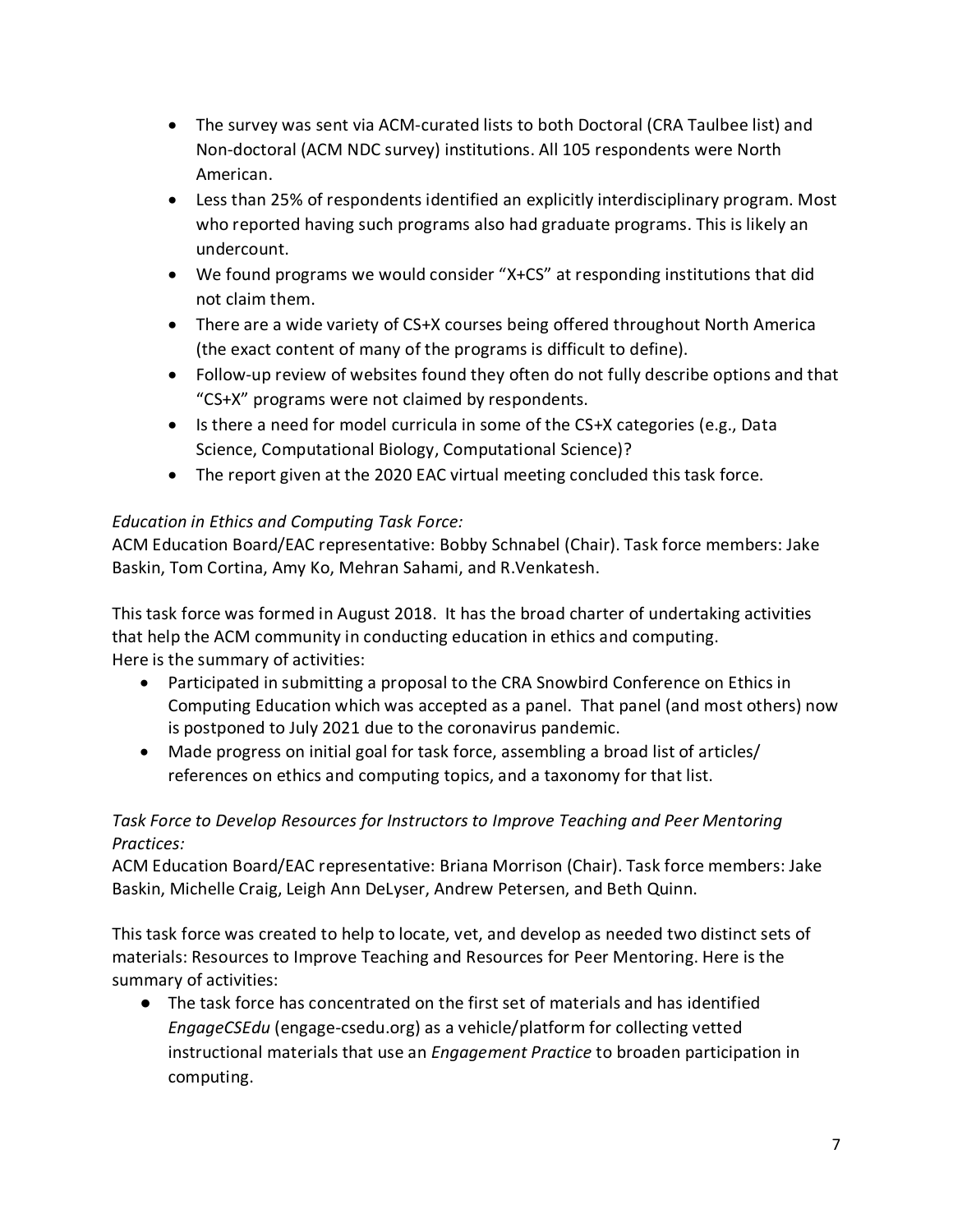- Efforts are underway to convert *EngageCSEdu* from an NCWIT project to an ACM Publication. Allowing the materials to continue to be open-access will ensure the maximum usage by other faculty at the university and the community college and even high school level.
- A final MOU between ACM and NCWIT has been executed.
- An editorial advisory committee has been selected and agreed to serve.
- Transfer of the resources from NCWIT to ACM is in progress.

# **International Education Efforts**

### *Educational efforts in China*

ACM Education Board/EAC representative: Ming Zhang.

SIGCSE China was established in November 2016. The purpose is to bridge the gap between the Chinese and global computing societies, develop the world's cutting-edge computer education scientific research in China with international impacts, and create more opportunities for collaboration among vigorous computing educators. There are 622 members.

Summary of activities:

- CNCC 2019, the China National Computer Congress was held in Suzhou, Oct. 17-19, 2019. AI + Leading the Development of Society. There were 15 plenary keynotes, 3 panels, 79 sessions, and 8000+ attendees.
- CECC 2019, Computer Education Conference of China was held in Xiamen, Dec. 6-8, 2019. A joint conference of Computing Advisory Committees of MOE China. There were 2 plenary keynotes, 8 talks, 15 sessions, 200 speakers, and 3000+ attendees.
- ACM TURC, the ACM Turing Celebration of China was held in Hefei, May 16-17, 2020 and included SIGCOMM China, SIGMOBILE China, SIGMOD China, SIGOPS China, SIGSAC China, SIGCSE China, SIGAI China, SIGAPP China.
- FCES 2020, Future Computing Education Summit was held both online and in person in Dongguan, Guangzhou, July 18-19, 2020. There were 4 plenary keynotes, 2 panels, 7 sessions, 46 speakers, 23000+ attendees.
- IWCE 2020, International Workshop on Computing Education was held August 22, 2020.

# *Educational Efforts in India*

ACM Education Board/EAC representative: R. Venkatesh.

The committee has continued its focus on contributing to undergraduate curriculum development, teaching subjects, and bringing computing to schools. In 2018, India started summer schools on specific areas, aimed at encouraging students to undertake research in those areas. India also organized five summer schools. We have been holding regular workshops on teaching programming, setting exam papers and evaluation, and curriculum.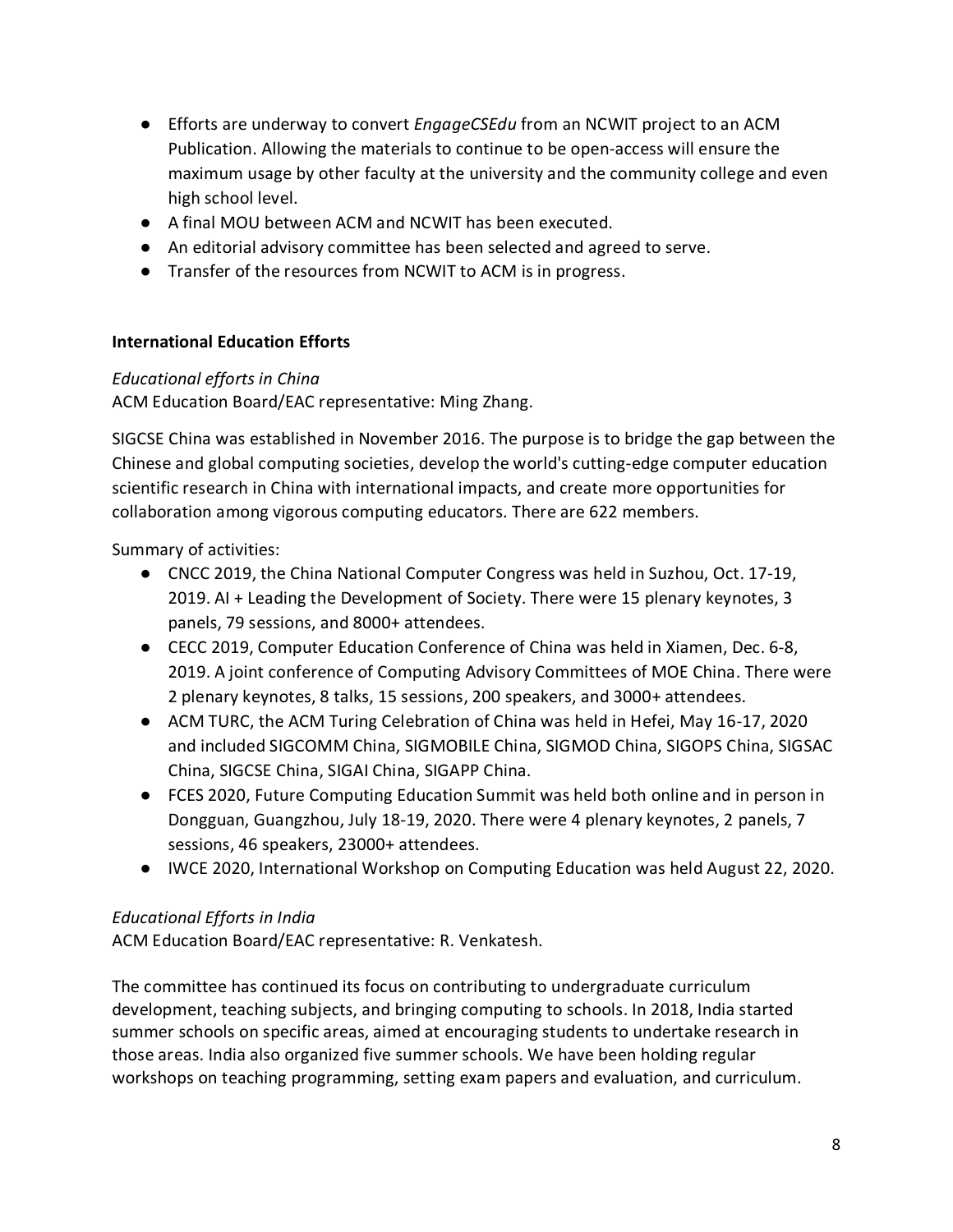*CSPathshala* has reached more than 750 schools and more importantly our recommended curriculum has been adopted by government run schools.

Summary of key activities:

- CSPathshala Bringing Computational Thinking to Schools
	- o New education policy
	- o More than 3000 students reached
	- o Integrating curriculum with Math, in Meghe and Chennai
	- $\circ$  The 2nd CTiS (Computational Thinking in Schools) conference was held virtually because of the coronavirus pandemic and provided a platform for teachers to share experiences and resources, as well as interact with computer scientists. There were two feeder meets, the AP and Meghe groups.
- COMPUTE conference on Education Research
- Education webinars for both students and faculty
- Programming course task force

# *Educational Efforts in Europe: Informatics for All:*

ACM Education Board/EAC representatives: Judith Gal-Ezer and Andrew McGettrick

Informatics for All is a Coalition involving ACM Europe, the Council of European Professional Informatics Societies (CEPIS) and Informatics Europe. The Coalition is managed by a Steering Group chaired by Wendy Hall and members Judith Gal-Ezer and Andrew McGettrick from ACM Europe, Gerald Futschek and Austeja Trinkunaite from CEPIS, and Michael Caspersen and Enrico Nardelli from Informatics Europe.

Here is a summary of activities:

- Engaged with the European Commission of the EU.
- Worked with Informatics Europe and CEPIS to foster education in CS.
- Increased the number and activities of ACM chapters.
- Work with ACM SIGs to increase the number of ACM conferences in Europe and provide ACM awards best papers.
- Encouraged nominations of ACM European members for the advanced member grades and ACM Awards.
- Supported ACM Summer Schools in Europe.
- Supported gender equality in European computing landscape.
- Collaborated with other organizations
- Supported the Heidelberg Laureates Forum.
- Continued important Informatics for All work www.informaticsforall.org
	- $\circ$  Rome Declaration with more than 250 signatures created to promote the introduction in schools of informatics education as a scientific subject.
	- o Translated into some languages
	- o PISA Mathematical framework, Science Framework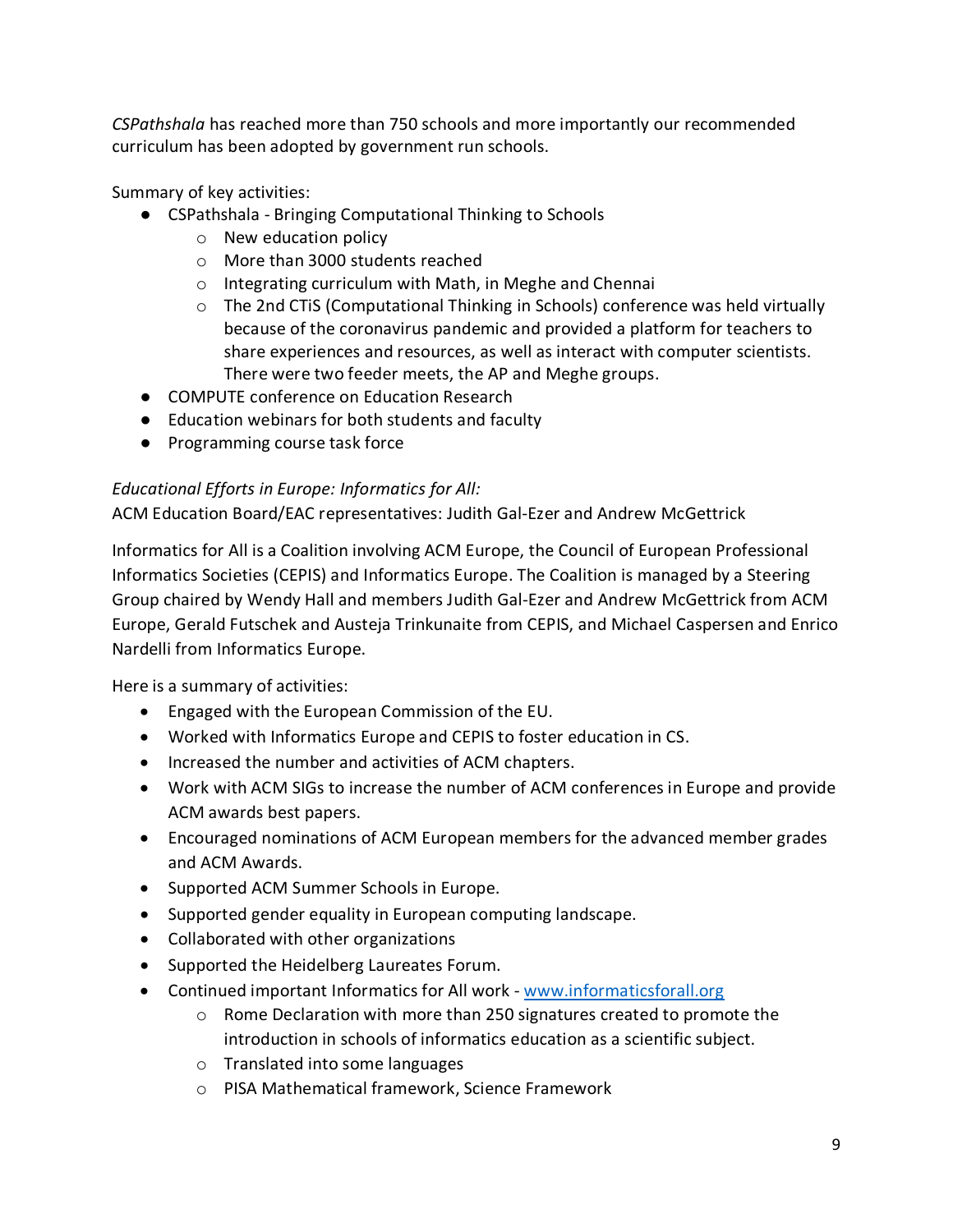- o Engage with the new EU Commissioners (Georgi Dimitrov)
- o Online Workshop (March, following Brussels Workshop)
- o School Curriculum with CEPIS (Andrew, Michael, Enrico, and Judith)
- o Extending the coalition to include IFIP

### *Educational Efforts in Brazil*

ACM Education Board/EAC representatives: Itana Gimenes, Education Director of the Sociedade Brasileira de Computação (the Brazilian Computing Society)

Here is a summary of activities:

- Created a Covid Centre group to support members and community with information and political issues.
- Organization of SBC main conference which includes the Computing Education Workshop (WEI).
	- o CSBC was scheduled to July 15th, moved to next November.
	- o The online CSBC theme is Artificially Human or Humanly Artificial? Challenges for Society 5.0
	- o A panel about Education in the Context of Society 5.0
- The Task Force on Retention (ACER) will also be analyzing data from the Brazilian Government (INEP) for SBC accessible sites.

### **Curriculum Efforts**

*Cyber2yr2020: ACM Guidelines for Associate-Degree Cybersecurity Programs:* ACM Education Board/EAC representatives: Cara Tang

The final draft of the curricular guidelines for the ACM Guidelines for Associate-Degree Cybersecurity Programs was released for global public comment in July 2019. After ACM Education Board approval in January 2020, the final guidelines were released and initial dissemination efforts began. The final report of *Cyber2yr2020* won *the Innovations in Cybersecurity Education* award in the Program Development category from the National CyberWatch Center*.* This award was publicly recognized at the 2020 virtual Community College Cybersecurity Summit (3CS) on August 4! Based on Cyber2yr2020, ABET/CSAB developed criteria for accrediting two-year programs in cybersecurity, which is a first for CSAB. The first reading of the program criteria is currently open for comment, while being piloted at three community colleges.

*IT Transfer: Curriculum Guidelines for Two-Year Transfer Programs in Information Technology:* ACM Education Board/EAC representatives: Cara Tang and Mihaela Sabin.

The *Information Technology Transfer Curricula 2020: Curriculum Guidelines for Two-Year Transfer Programs in Information Technology* are based on *Curriculum Guidelines for*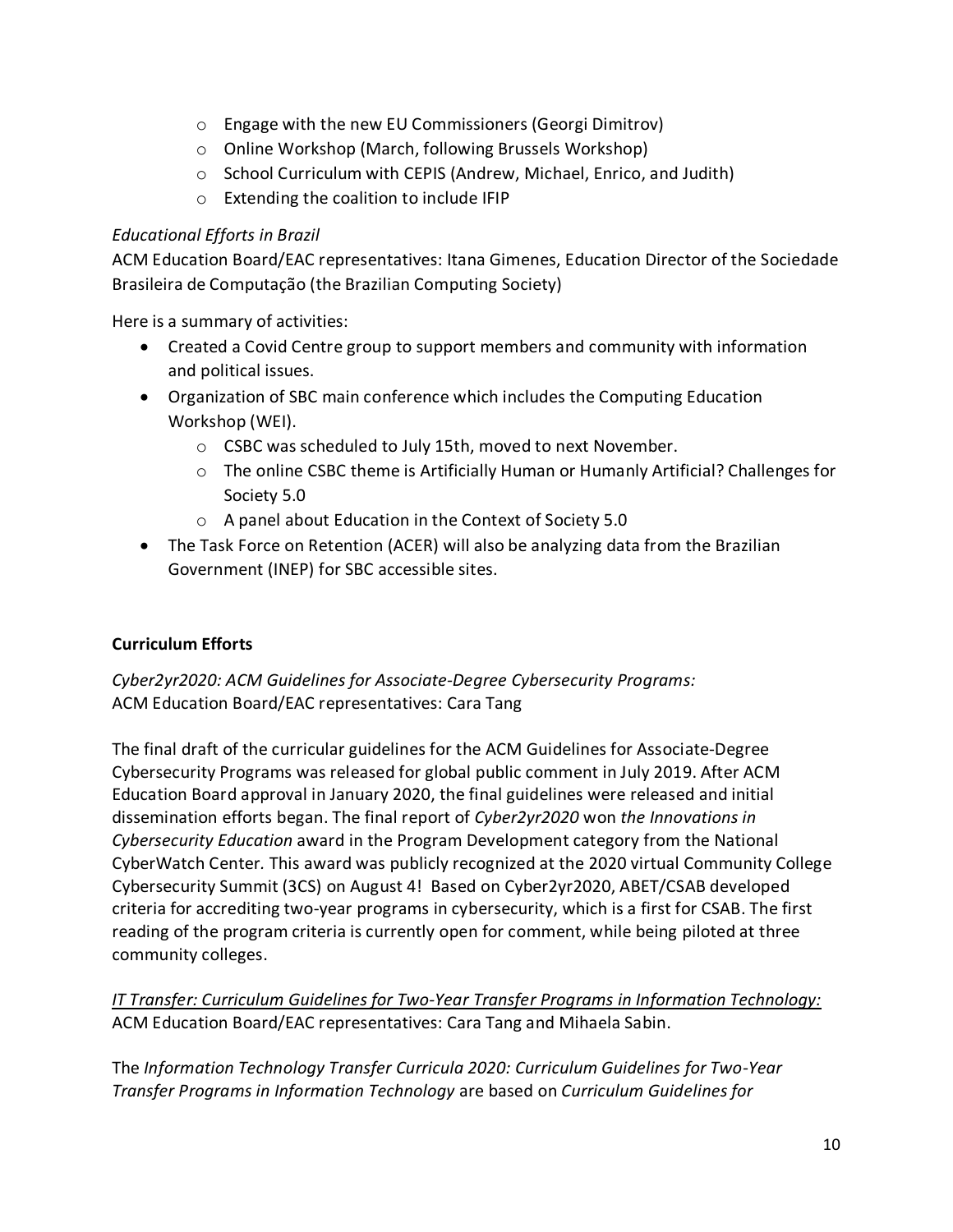*Baccalaureate Degree Programs in Information Technology* (IT2017). IT programs should prepare students with knowledge, skills, and dispositions in IT professional contexts that emphasize development of IT competencies. The goal of the IT Transfer Curriculum is to produce a subset of the IT2017 curricular framework and guidelines that will guide how twoyear colleges could structure their IT transfer programs to help prepare transfer students for successful upper division study in programs that implement the IT2017 guidance. This work was led by the ACM Committee for Computing Education in Community Colleges (CCECC) with participation from SIGITE. A final draft was presented for feedback at the SIGITE conference, October 2019. The final IT Transfer Curriculum was released in May 2020 and initial dissemination efforts have begun.

### *CC2020:*

ACM Education Board/EAC representatives: Alison Clear(Chair). Project members: Alison Clear, John Impagliazzo, Shingo Takada, Ming Zhang, Abhijat Vichare, Allen Parrish, Steve Frezza, Arnold Pears, Pearl Wang, Ernesto Cuadros, Heiki Topi, Las Waguespack, and Gerrit van der Veer.

Computing Curricula 2020 (CC2020) is a joint project launched by professional computing societies to examine the current state of curricular guidelines for academic programs granting degrees in computing and to provide a vision for the future of computing. The goal of the initiative is to produce a comprehensive report and an online visualization tool that compares and contrasts these guidelines to situate and contextualize them in the landscape of computing education. Ultimately, the project strives to help programs prepare graduates both academically and professionally to meet the challenges in the 2020s. The international project team represents organizations from academia, industry, and government.

The principal project sponsors are the Association for Computing Machinery (ACM) and the IEEE Computer Society (IEEE-CS) with additional sponsorship from Association for Information Systems (AIS), and Association for Information Technology Professionals (AITP/EDSIG). The project collaborators include Special Interest Group for Computer Human Interaction (SIGCHI). There is also a 33-member task force representing a further eight countries, making a global coverage of 13 countries.

The Steering Committee commenced their work in March 2017 with a survey of the current status of the curricular. We then planned a three-year project which would include a report and visualization tools to reflect the combination of all the areas of computing, concentrating on the ACM/IEEE-CS approved curricular.

The CC2020 report is in final draft form and has been reviewed by the Steering Committee. At the beginning of 2020, the final draft report was sent to the broader 33-member task force for their reviews and then was sent to all the task force members' communities, listservs, and industry globally. The proof of concept and architecture of the visualization tool have been completed. The steering committee is processing the last round of feedback and making final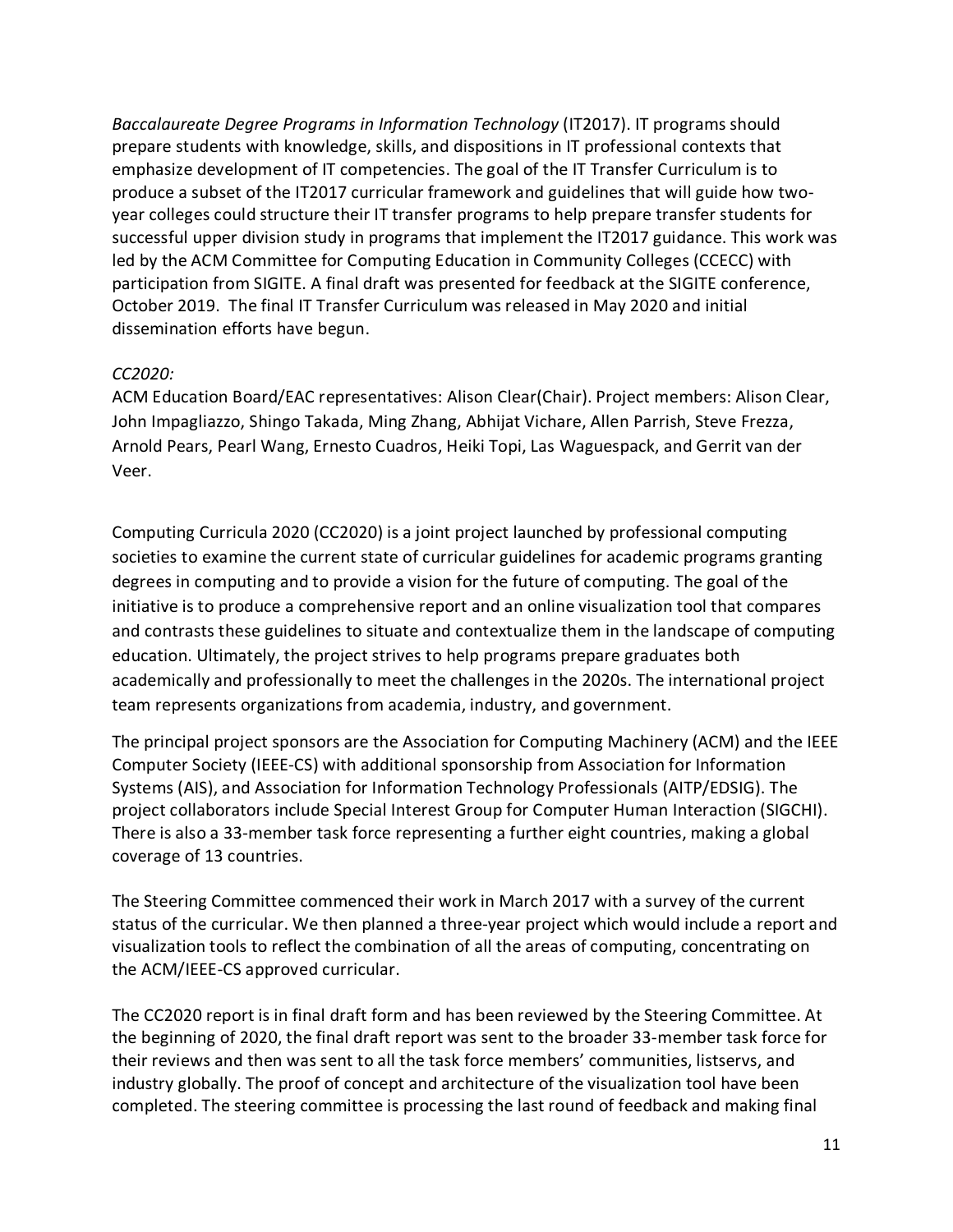edits. The completed report and visualization tools are scheduled for completion by December 2020.

# *Data Science Task Force*

ACM Education Board/EAC representatives: Andrea Danyluk Co-Chair) and Paul Leidig (Co-Chair). Task force members: Lillian (Boots) Cassel, Andrew McGettrick, David Culler, Hongzhi Wang, Christian Servin, and Scott Buck.

At the August 2017 ACM Education Council meeting, a task force was initiated to add to the broad, interdisciplinary conversation on data science, with an articulation of the role of computing discipline- specific contributions to this emerging field. Specifically, the task force is seeking to define what the computing/computational contributions are to this new field, in order to provide guidance for computer science or similar departments offering data science programs of study at the undergraduate level. The task force began its work in February 2018, released a first draft for comment in January 2019, and is now in the process of preparing a second draft for release this fall.

Here's a summary of activities:

- January 2019
	- o Released first draft of computing discipline-specific competencies for Data Science. [www.cs.williams.edu/~andrea/DSTF/index.html](about:blank)
	- o Presentation at EAAI (Educational Advances in AI) and poster session at AAAI, Honolulu, HI (Danyluk, Buck)
- February 2019
	- o Curriculum draft announced to SIGCSE mailing list
	- o F2f meeting of task force prior to SIGCSE, Minneapolis, MN
	- o Special Session at SIGCSE (Cassel, Danyluk, Leidig, Servin)
	- o Participated in BoF at SIGCSE (Building Bridges for Data Science Education, organized by Mine Cetinkaya-Rundel, Duke University)
- March 2019
	- o Comment period formally ended on 3/31 (comment link is still live)
	- o Knowledge Area reorganization; formation of working groups to include participation from outside the task force
- May 2019
	- o Presentation at Conference Board of the Mathematical Sciences (Danyluk, Rebecca Nugent, CMU, co-author of National Academies report on Data Science)
	- o Panel presentation at CompEd, Chengdu, China (Wang)
- June 2019
	- o Participation in ACM Data Science Summit, San Francisco, CA (Leidig)
- July 2019
	- o Participation in ITiCSE Working Group on Data Science Education (McGettrick)
- August November 2019
	- o Panel presentation at Joint Statistical Meetings, Denver, CO (Danyluk)
	- o F2f meeting of task force prior to EAC meeting in Toronto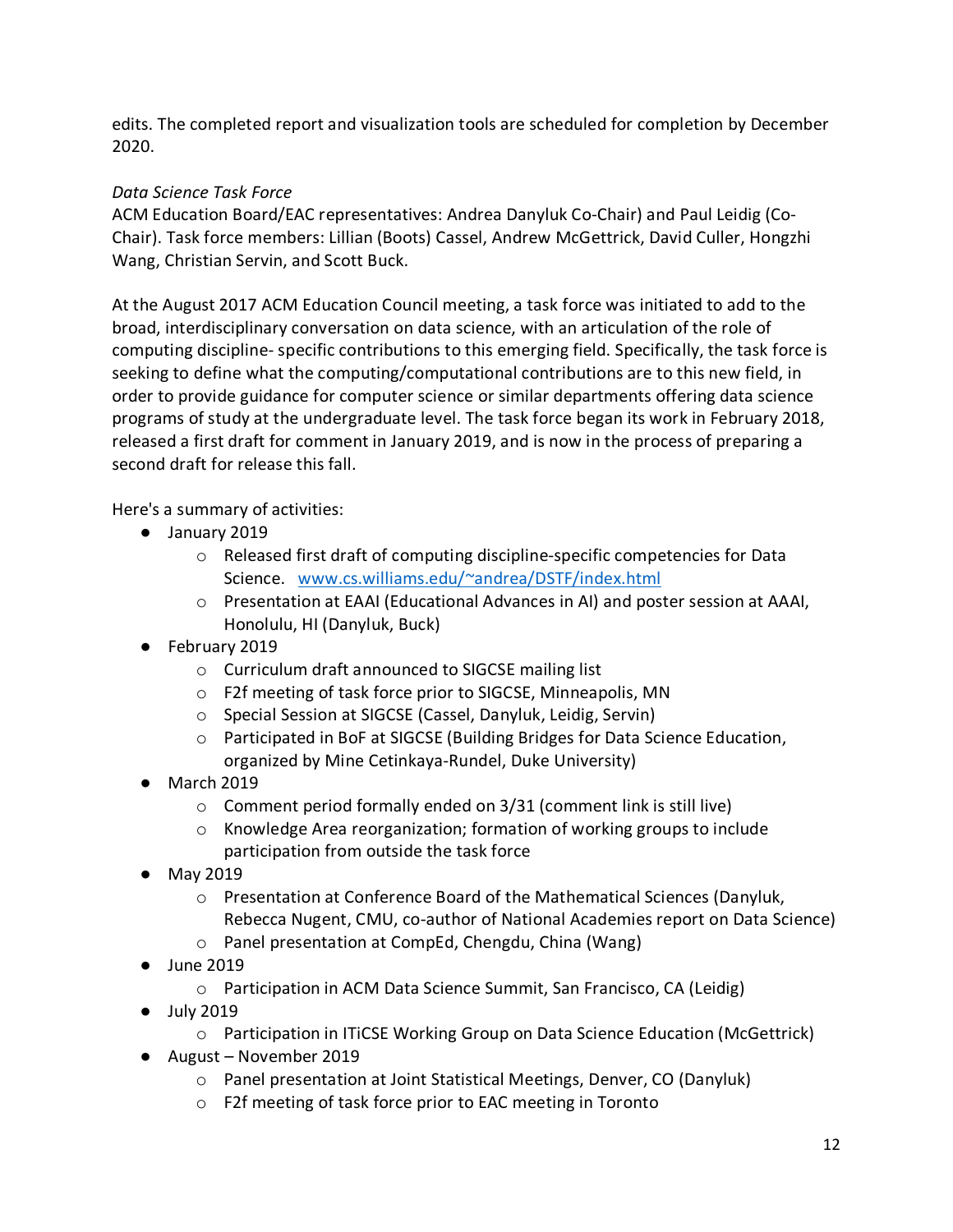- o Task force conference calls; working group conference calls
- December 2019
	- o Second draft report released for public review and comment
- January November 2020
	- o Outreach to gather feedback on the Draft 2 Report
	- o Special Session at SIGCSE 2020
	- o SIGCSE Bulletin article
	- o Poster at SDSS 2020
	- o Panel at ITiCSE 2020
	- o SIAM Session on Diversity in Data Science
	- o Various mailing lists
- Other Task Force Work
	- o Soliciting / reviewing example data science courses
	- o Edits based on feedback
	- o Accessibility of curriculum document
- December 2020
	- o Final Data Science Curricular Guidance

### **SIGs and Other Organizations Reports**

### *SIGCAS*

ACM Education Board/EAC representative: Mikey Goldweber.

SIGCAS addresses the social and ethical consequences of widespread computer usage. SIGCAS' main goals are to raise awareness about the impact that technology has on society, and to support and advance the efforts of those who are involved in this important work. Our members are computer professionals from both industry and academia, as well as ethicists, psychologists, sociologists and others. [www.sigcas.org/about-sigcas/](http://www.sigcas.org/about-sigcas/)

Summary of activities:

- Members of SIGCAS wrote a success proposal for a Special Session for the 2020 SIGCSE Technical Symposium. Sadly, this event, designed for a face-to-face audience was cancelled due to the coronavirus pandemic.
- The group also assisted with SIGCAS in proposing a successful pre-symposium all-day event. The first half of the day was focused on incorporating the use of Humanitarian Free Open Source Software (HFOSS) projects into the classroom. The second half was focused on educating attendees on incorporating CSG-based assignments throughout the undergraduate curriculum Ethics (w/COPE).
- FY'20 was a big year for this area due to the publication of the revised ACM Code of Ethics.
- Social Media. SIGCAS runs an active social media presence (primarily Twitter) focusing on ethics in our digital world.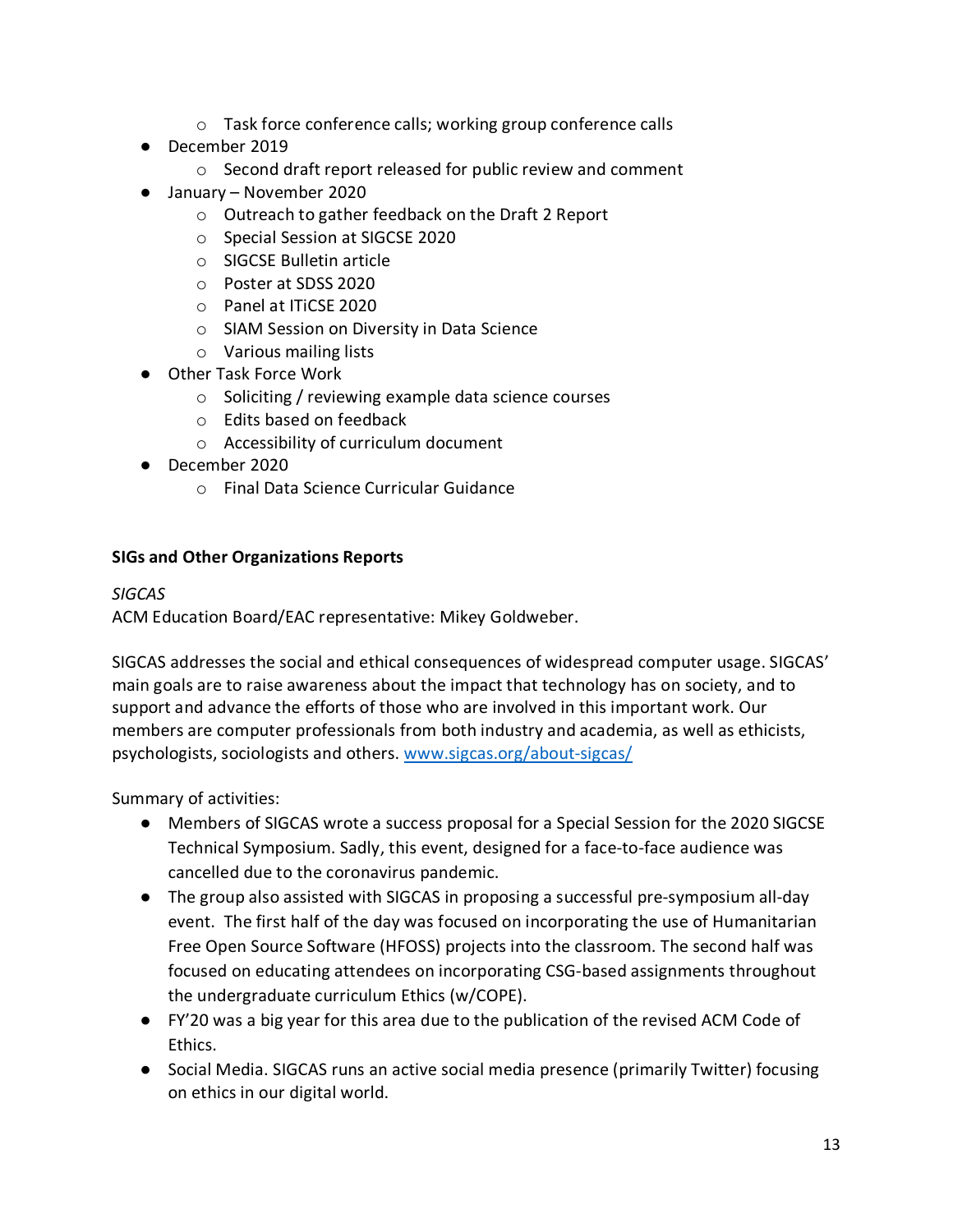# *SIGCHI* ACM Education Board/EAC representative: Olivier St-Cyr

The Human-Computer Interaction (HCI) Community of Practice is a group of educators and industry partners interested in advancing and promoting HCI Education. The community currently lives on Facebook: [facebook.com/groups/HCI.Education.](about:blank)

Summary of activities:

- $\bullet$  The HCI Living Curriculum is now online [\(http://hcilivingcurriculum.org/\)](http://hcilivingcurriculum.org/) and we have started populating it with the different events we have ran in 2019-2020 and the different HCI education resources we have gathered in the past year.
- SIGCHI has approved an HCI Education task force in Fall 2019. The task force presented a report to the SIGCHI Executive Committee outlining HCI Education priorities, projects, and budget in January 2020. We are currently working with the SIGCHI Executive Committee on who to execute projects related to these priorities.
- The 2020 EduCHI symposium was approved by the CHI conference in April 2020. Due to COVID, the symposium moved online on April 26th, 2020 and was very successful.

### *SIGCSE*

ACM Education Board/EAC representative: Mary Anne Egan

The scope of SIGCSE is to provide a global forum for educators to discuss research and practice related to the learning, and teaching of computing, the development, implementation, and evaluation of computing programs, curricula, and courses at all education levels, as well as broad participation, educational technology, instructional spaces, and other elements of teaching and pedagogy related to computing.

Summary of activities:

● Conferences held, or tried to hold amid the coronavirus pandemic, during 2020 include:

| Conference                 | Location             | Attendees | Paper Acceptance |
|----------------------------|----------------------|-----------|------------------|
| <b>Technical Symposium</b> | Portland, OR, USA    | 2000*     | 31%              |
| CompEd every other         | India in 2021        |           |                  |
| year                       |                      |           |                  |
| ITiCSE (moved online)      | Trondheim, Norway    | 391       | 36%              |
| ICER (moved online)        | Dunedin, New Zealand | 288**     | 23%              |

\* There were over 2000 people registered for the Technical Symposium. The committee, with the board's approval, provided refunds for attendees who did not feel safe coming to the conference. We still had approximately 900 people on site when the Governor of Oregon disallowed any gatherings of more than 200 people, so it was cancelled hours before the opening keynote.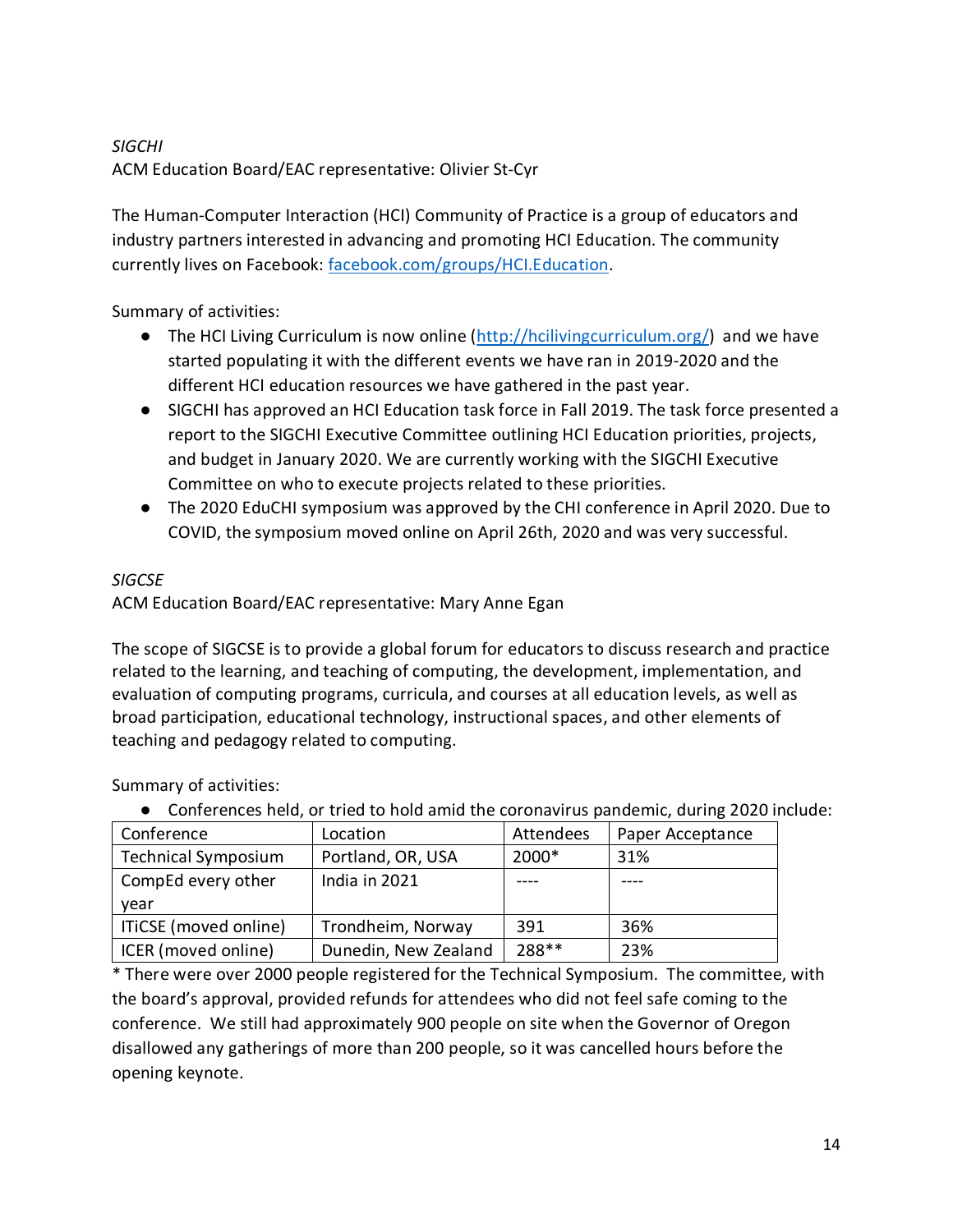- \*\* The highest in-person attendance was 157.
	- The SIGCSE Board funded ten special projects, a half day pre-symposium event for SIGCSE Committee on Computing Education in Liberal Arts, provided support for CRA-WP grad cohorts, and 20 travel-grants for first-time attendees to the technical symposium. We also held a workshop for Department Chairs, two doctoral consortia, and ten working groups.
	- The special grants we funded are:
		- o Developing Physical Manipulatives and Games for Teaching Advanced Data **Structures**
		- o Decoding Doctoral Student Departure: Faculty and Student Perspectives
		- o Dive into Systems A Free Online Textbook for Introductory Computer Systems Topics
		- o A 50-year retrospective on academic integrity and computer ethics in CS Education
		- o Developing Ethics Modules for Core CS and DS Courses
		- o The Crossroads of Computer Science: Stories of 'Sideways' and 'Hidden' Computer Scientists
		- $\circ$  Developing Coding Instruction Videos for K12 Hearing Impaired Students Using American Sign Language
		- o The Firsts: Exploring the Intersectional Experiences of Black Women in Computing Who Were First to be Conferred Ph.D.s in Computing/Computer Science at Colleges/Universities
		- o Mastery Learning in Programming Courses
		- $\circ$  An Online Tool for Easy-to-set-up and Auto-gradable Full Tracing Exercises
	- Affinity Group meetings and an International Attendees Buddy program were instituted for the first time this year at the Technical Symposium. Unfortunately, with the conference canceled hours before the opening keynote address, we were not able to fully implement these programs.
	- Three annual SIGCSE awards were given:
		- o the Test of Time Paper
		- o Outstanding Contribution to CS Education
		- o Lifetime service to the Computer Science Education Community.

### *SIGGRAPH*

ACM Education Board/EAC representative: Susan Reiser

The SIGGRAPH Education Committee, chaired by Ginger Alford, works to support educators in computer graphics and interactive techniques. The committee undertakes a broad range of projects and activities in support of the multidisciplinary (computer science, engineering, art) education community, such as developing curriculum guidelines, providing instructional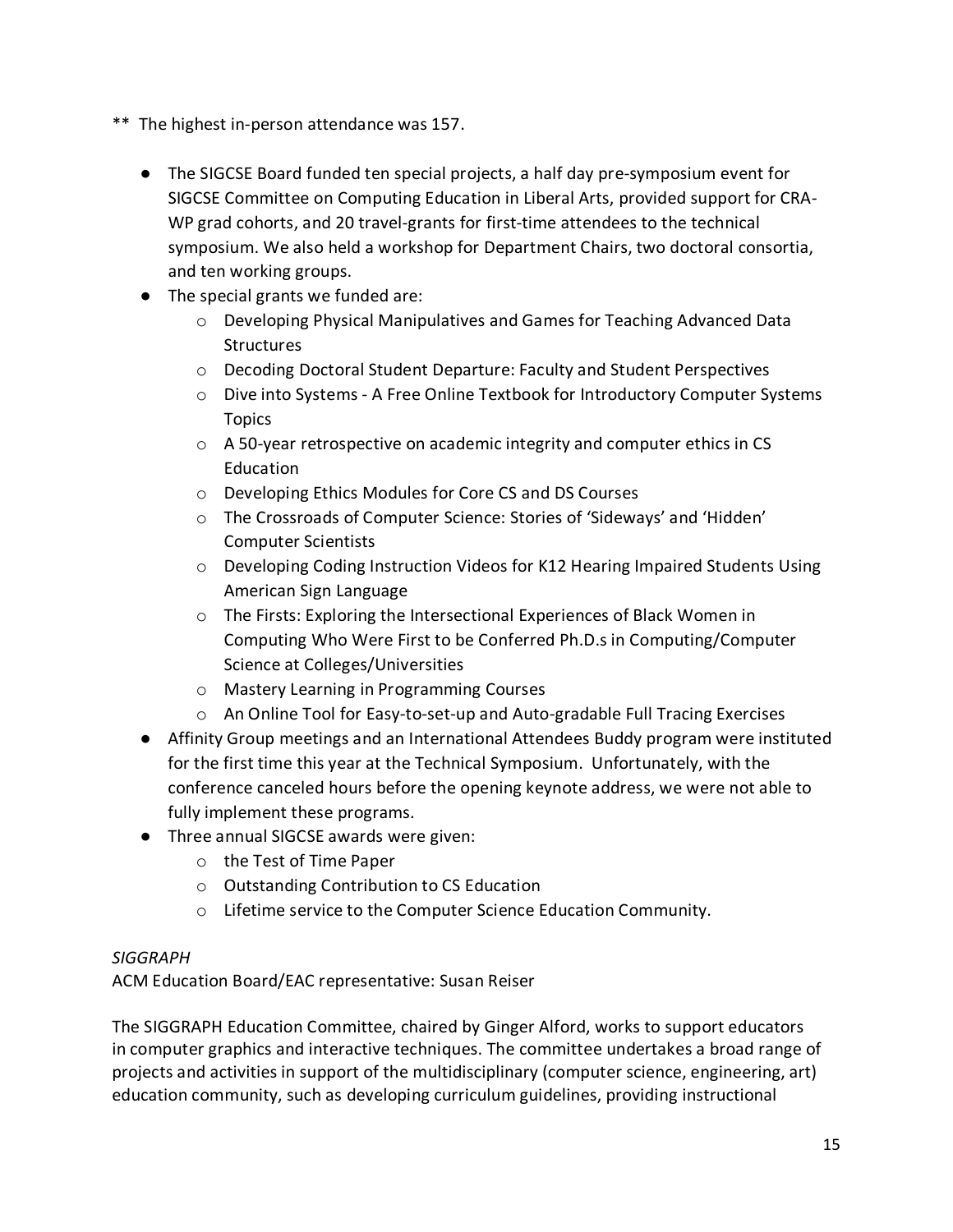resources, organizing SIGGRAPH conference-related activities and outreach. Here is the summary of activities:

- Transitioning to a virtual SIGGRAPH2020 with a robust Education Program.
- Groovy Graphics, similar to SIGCSE's Nifty Assignments, assignments presented at SIGGRAPH2019 have been added to cgSource, with links to the full versions that live behind a paywall in the Digital Library (which is currently open in response to the pandemic).
- Work has begun on curated lists for curriculum: FX Simulation Fundamental (complete), Animation (underway), Traditional Computer Graphics (underway), and Digital Fabrication (underway).

### *SIGHPC*

ACM Education Board/EAC representative: Steve Gordon

Over the past year, the SIG conducted several efforts to support computational science education. These have included the continuation of an international fellowship program, awards, travel grants to students, an online seminar series on computational science education, expanded participation in education chapter activities in both the US and Europe, and participation in several major conferences. Here is a summary of activities:

- SIGHPC again awarded 12 fellowships as part of the SIGHPC Computational and Data Science Fellowships. Of those awarded, 75% were women and 42% are underrepresented minorities in the area of study. SIGHPC also provides an award for outstanding Ph.D. dissertation and Emerging Leader in Technical Computing. The award winners can be found on the SIGHPC website [\(www.sighpc.org\)](http://www.sighpc.org/).
- The SIGHPC Education chapter has continued its webinar series on computational science. Topics have included integrating computational science in the physics and chemistry curriculum, student mentoring, and several other computational science education topics. The chapter also organized workshops on HPC training and education at SC2019, ISC2020, and the PEARC2020 conference. The event details along with YouTube videos of the webinars can be found at [https://sighpceducation.acm.org/events.html.](https://sighpceducation.acm.org/events.html)

# *SIGITE*

ACM Education Board/EAC representative: Mihaela Sabin.

SIGITE provides a forum for the interaction of practitioners, educators, and others in the field of Information Technology Education to exchange ideas and engage in activities that advance the knowledge of its members, the curriculum, teaching, and the development and transfer of innovative concepts and applications in technology and pedagogy. Here is a summary of activities: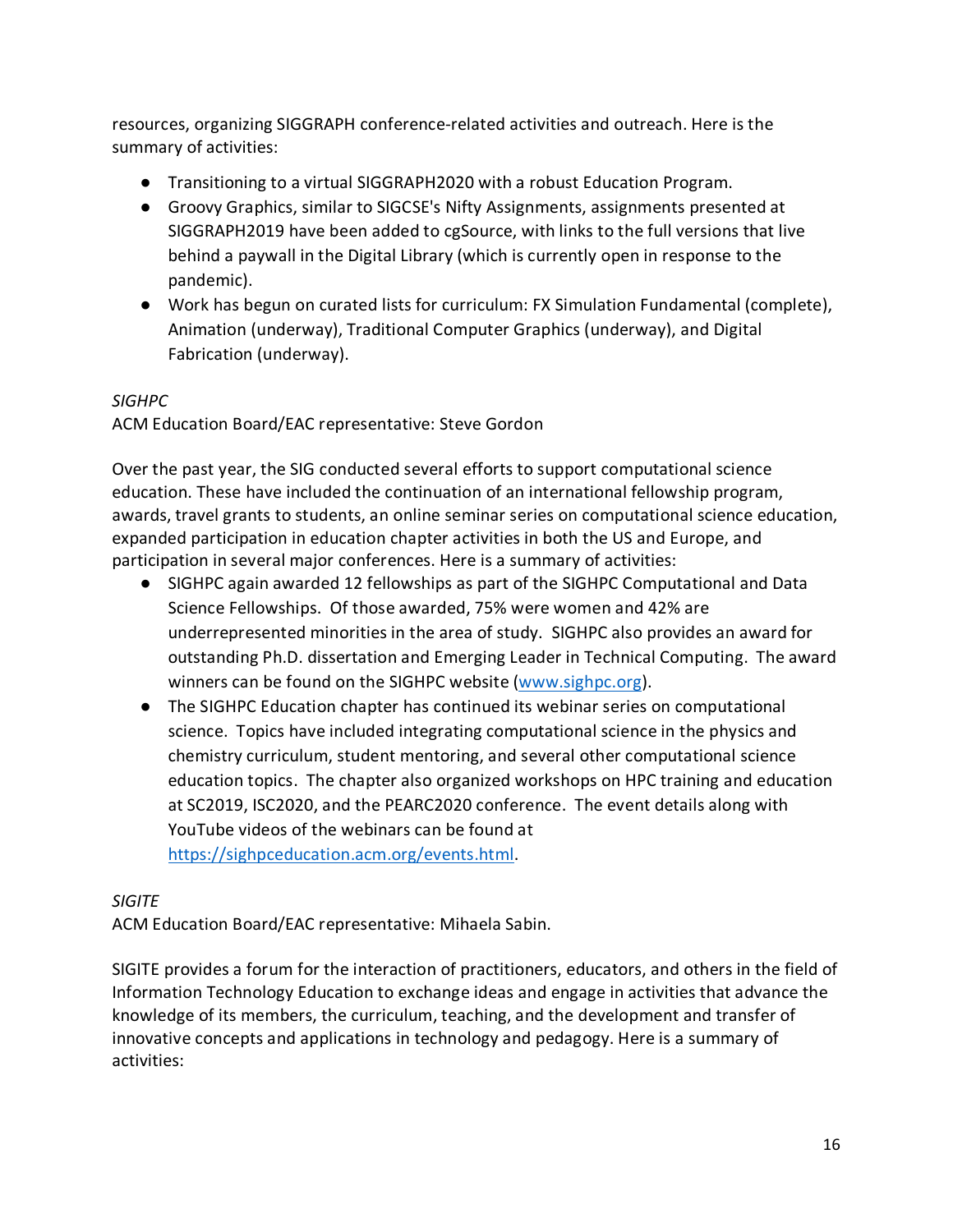- The 20th ACM SIGITE 2019 annual conference, Tacoma, WA, had more attendees than last year (153 vs 145), 88 submissions (vs. 101 previous year), 56 papers (22 accepted, 39%)
- The 21st ACM SIGITE 2020 annual conference will be in Omaha, Nebraska, Oct 7-9, virtual format. Record number of submissions (118), overall submission rate 45%, increased quality of papers, new tracks (Teacher Experience Abstracts and Work in Progress Papers).
- 2-year IT Transfer Curriculum report was released in May 2020.

### *Committee for Computing Education in Community Colleges (CCECC)* ACM Education Board/EAC representative: Cara Tang.

A standing committee of the ACM Education Board since 1991, the global mission of the CCECC is *to serve and support community and technical college educators in all aspects of computing education*. The CCECC engages in curriculum and assessment development, community building, as well as advocacy in service to this sector of higher education. For more see [ccecc.acm.org/about, ccecc.acm.org/about/charter,](about:blank) and [ccecc.acm.org/about/members.](about:blank) Here is the summary of activities:

- Cyber2yr2020 curricular guidelines for Associate Degree programs in Cybersecurity
	- o Project started April 2018
	- $\circ$  Completed final draft with endorsement from ACM Education Board, Jan. 2020
	- $\circ$  Initial dissemination (mostly through online channels due to COVID)
	- o Winner of Innovations in 2020 Cybersecurity Education Award from the National CyberWatch Center
- Cooperation with ABET in developing criteria for accrediting 2-year programs in Cybersecurity, based on Cyber2yr2020 guidelines, first reading criteria currently open for comment
- IT Transfer curricular guidelines for IT transfer programs based on IT2017
	- o Project started August 2018
	- o Completed final draft with endorsement from ACM Education Board, May 2020
	- o Initial dissemination (mostly through online channels due to COVID)
- Contributions to ACER committee (Actionable Computing Enrollment and Retention data)
	- o Analysis of data on Associate-level students in CS, IT, and Cybersecurity
- Continuing presence at various conferences to support and build community, get feedback, and disseminate publications (physical events limited this year due COVID, and compensated with more online presentations)
	- $\circ$  Presentations, community college receptions, booth, sponsorship, or other activity at various conferences including SIGITE, SIGCSE, 3CS, CAE Community Symposium, ITiCSE, NICE Working Group, National CyberWatch webinar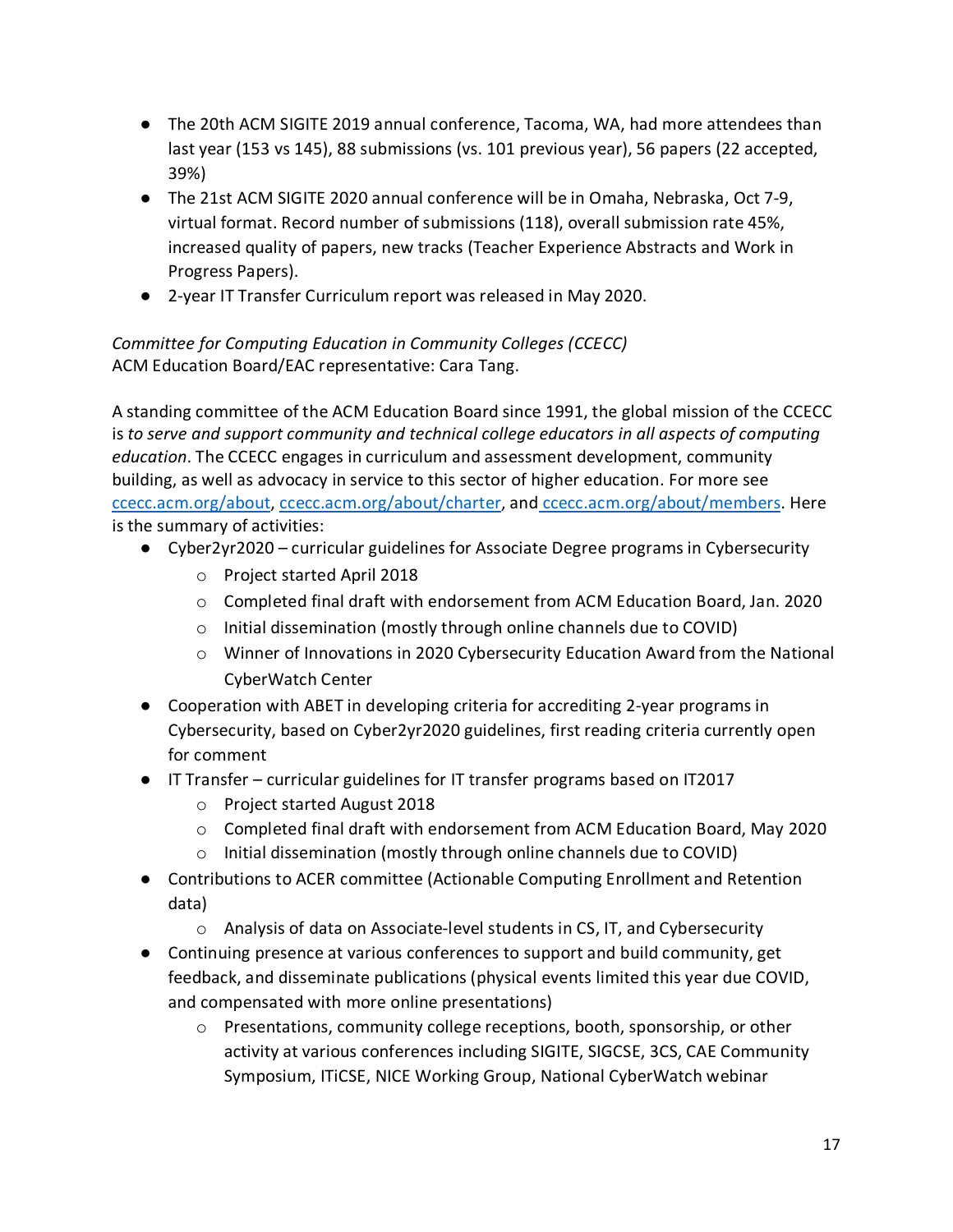● Continuing outreach via our web site, educator mailing list, social media, YouTube channel

### *CSTA*

ACM Education Board/EAC representatives: Jake Baskin CSTA CEO, (Jane Prey and Bobby Schnabel serve on CSTA Board of Directors).

2019-20 was an outstanding programmatic year for CSTA. There has been lots of activity but a few key accomplishments:

- The annual conference grew to over 2900 registered attendees in a virtual environment, with 98% attendee satisfaction and exceeding all net revenue goals.
- CSTA grew to over 90 CSTA chapters, and implemented our new chapter rubric, with 78% meeting their growth goal for the year. Chapters held PD events supporting over 2500 unique participants over the program year.
- CSTA was awarded an EIR grant from the US Dept. of Education to fund CSforEL, a 4-year project to increase enrollment and success in AP CS for English learners in Southern California, Arizona and New Mexico. We kicked off our pilot PD in July of 2020.
- CSTA released the new 2020 CSTA Standards for CS Teachers, which will guide professional learning for the field
- CSTA re-launched the PD Committee to evaluate professional development opportunities for teachers.
- CSTA had a very successful first cohort of equity fellows, the first round of projects can be found at csteachers.org/equity.

# **Other Items**

### *Education Board Rotation and EAC Rotation*

The ACM Education Board and Advisory Committee rosters at the end of FY 2020 were as follows: \* denotes members whose terms ended at the end of FY'20 and Advisors rotating off

\*\* denotes members who are no longer continuing

Education Board:

| <b>Members</b> |                                      |
|----------------|--------------------------------------|
| Co-Chair       | Jane C. Prey* (new Past Chair FY'21) |
| Co-Chair       | Chris Stephenson                     |
|                | Elizabeth K. Hawthorne (new Co-Chair |
| Vice Chair     | FY'21)                               |
| Past Chair     | Mehran Sahami * (new Chair Emeritus) |
| Members        | Scott Buck *                         |
|                | Tracy Camp **                        |
|                | Andrea Danyluk                       |
|                | <b>Andrew McGettrick</b>             |
|                | Alison Derbenwick Miller             |
|                | Paul Tymann                          |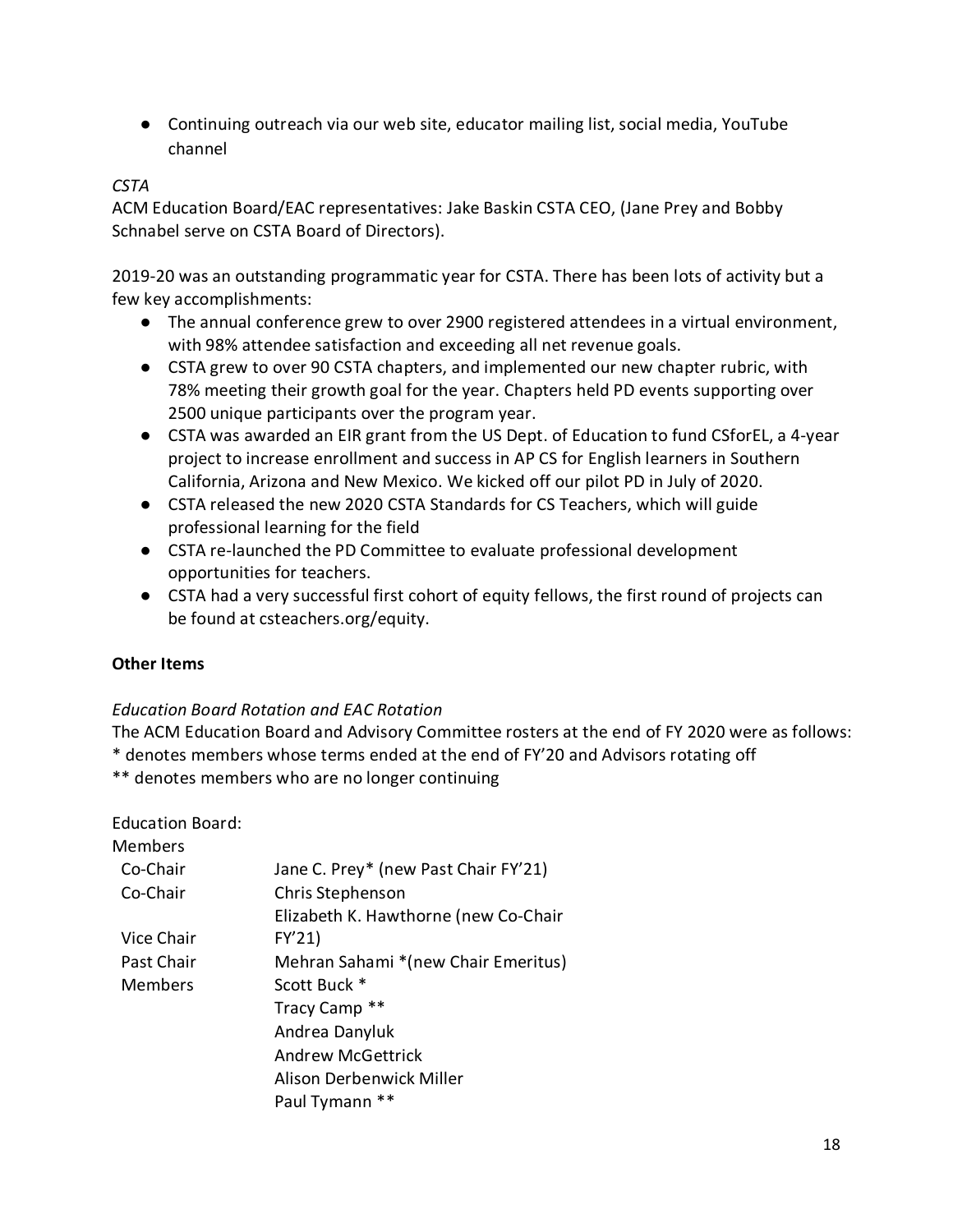R. Venkatesh NEW MEMBER FY'21 Cara Tang (promoted from the EAC) Mihaela Sabin (promoted from the EAC) Michele Craig (promoted from the EAC) Paul Leidig (promoted from the EAC) Briana Morrison (promoted from the EAC)

ACM Headquarters Yan Timanovsky Ex-Officio Jake Baskin (CSTA Executive Director)

### Education Advisory Committee:

| <b>Members</b>          | Affiliation                                                    |
|-------------------------|----------------------------------------------------------------|
| Tom Cortina             | <b>Carnegie Mellon University</b>                              |
| Michelle Craig          | SIGCSE; University of Toronto (promoted to the Ed Board)       |
| Janice E. Cuny          | National Science Foundation **                                 |
| Leigh Ann Delyser       | CSforAll (CSNYC)                                               |
| Mary Anne Egan          | SIGCSE; Siena College                                          |
| Susan Eisenbach         | SIGPLAN; Imperial College London                               |
| <b>Judith Gal Ezer</b>  | ACM Europe Council; The Open University of Israel              |
| Armando Fox             | <b>Berkeley University</b>                                     |
| Mikey Goldweber         | SIGCAS; Xavier University                                      |
| <b>Steve Gordon</b>     | <b>SIGHPC</b>                                                  |
| Shuchi Grover           | STEM/CS Ed Researcher/Consultant/Trainer *                     |
| Chris Hundhausen        | TOCE Editor *                                                  |
| Amy Ko                  | University of Washington **                                    |
|                         | CSAB rep; Grand Valley State University; Data Science Co-Chair |
| Paul Leidig             | (promoted to Ed Board)                                         |
| Itana Gimenes           | Brazil: Universidade Federal de Minas Gerais - UFMG            |
| <b>Brianna Morrison</b> | University of Omaha (promoted to Ed Board)                     |
| <b>Andrew Peterson</b>  | University of Toronto*                                         |
| <b>Beth Quinn</b>       | <b>NCWIT</b>                                                   |
| Donna Reese             | CSAB rep; Mississippi State University (Emeritus)*             |
| Susan Reiser            | SIGGRAPH; University of North Carolina at Asheville            |
|                         | SIGITE, University of New Hampshire (promoted to the Ed        |
| Mihaela Sabin           | Board)                                                         |
| <b>Bobby Schnabel</b>   | University of Colorado-Boulder; Ed Council Ethics Task Force   |
| Olivier St-Cyr          | SIGCHI rep; University of Toronto                              |
|                         | CCECC Chair; Portland Community College (promoted to the Ed    |
| Cara Tang               | Board)                                                         |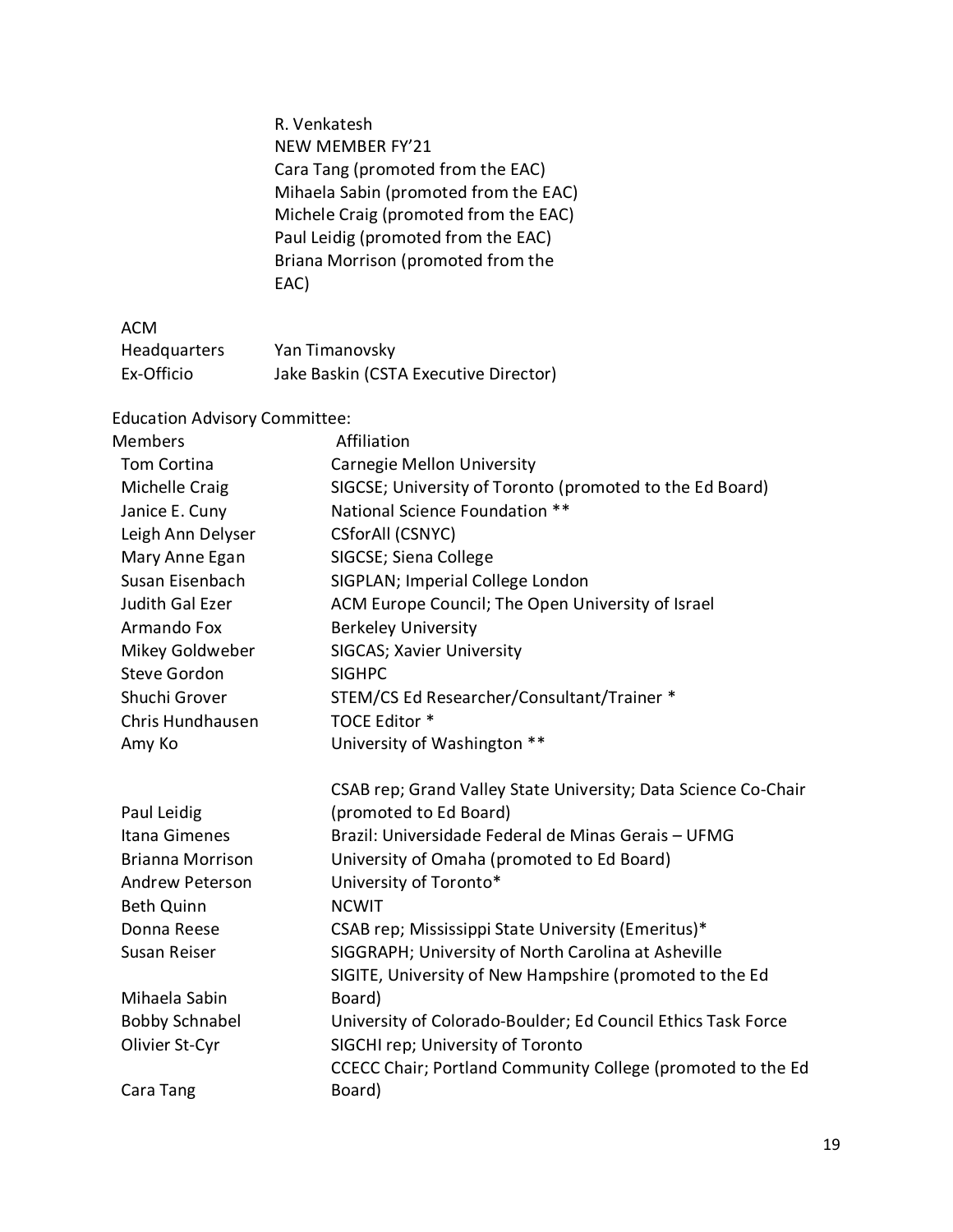| Peter Thiemann<br>Jodi L. Tims<br>Ellen Walker<br><b>Mark Allen Weiss</b><br>Pat Yongpradit | SIGPLAN; University of Freiburg*<br>ACM-W; Northeastern University<br><b>Hiram College</b><br>SIGCSE rep; Florida International University*<br>Code.org |
|---------------------------------------------------------------------------------------------|---------------------------------------------------------------------------------------------------------------------------------------------------------|
| Ming Zhang                                                                                  | <b>ACM China; Peking University</b>                                                                                                                     |
| Stu Zweben                                                                                  | NDC Study; The Ohio State University (Emeritus)                                                                                                         |
| NEW MEMBERS FY'21<br>Diana Burley                                                           | <b>American University</b>                                                                                                                              |
| Christina Gardner-                                                                          |                                                                                                                                                         |
| McCune                                                                                      | University of Florida                                                                                                                                   |
| Alvaro Monge                                                                                | California State University, Long Beach                                                                                                                 |
| Fay Cobb Payton                                                                             | North Carolina State University                                                                                                                         |
| Chris Piech                                                                                 | <b>Stanford University</b>                                                                                                                              |
| Lisa Smith                                                                                  | Intel Corp.                                                                                                                                             |
| <b>Andrew Williams</b>                                                                      | University of Kansas, School of Engineering                                                                                                             |
| <b>Cindy Tucker</b>                                                                         | <b>Bluegrass Community and Technical College</b>                                                                                                        |
| <b>Andrew Williams</b>                                                                      | University of Kansas                                                                                                                                    |
| Yan Timanovsky                                                                              | Headquarters Liaison                                                                                                                                    |
| <b>Advisors</b>                                                                             |                                                                                                                                                         |
| <b>Alison Clear</b>                                                                         | CC2020; (SIGCSE); Eastern Institute of Technology                                                                                                       |
|                                                                                             |                                                                                                                                                         |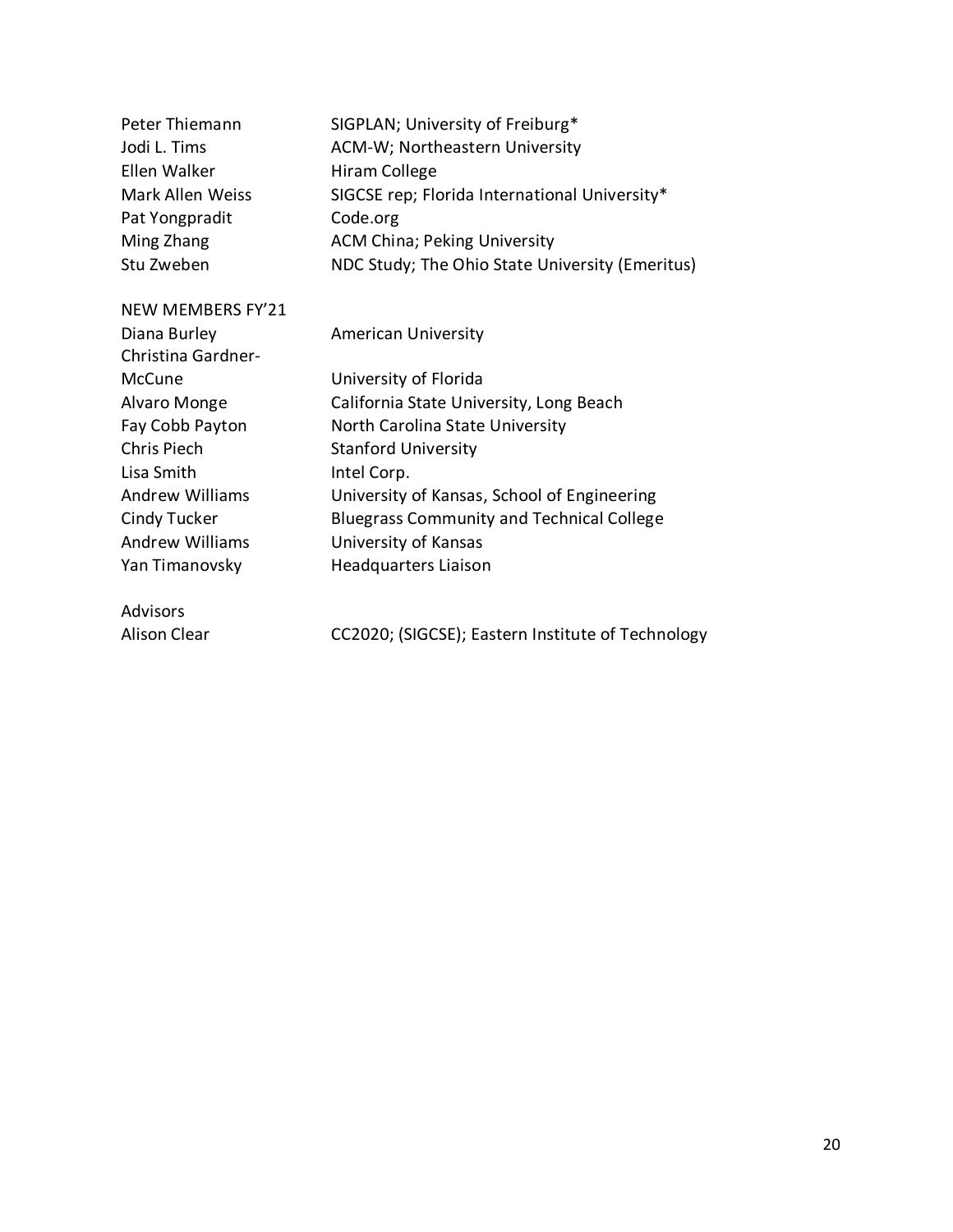# **Section Two – Future Plans**

### **Priorities for FY'2020 - 2021**

During the previous FY much progress was made on a number of fronts. New members of the Education Board and EAC are now in place. Below is a list of focus areas for FY2021.

New Ideas for FY'2020 – 2021

- New task force to address the Standardization of ACM Curriculum across the volumes of Computer Science, Information Technology, Cybersecurity, Data Science, Information Systems, Computer Engineering, and Software Engineering.
- New task force on Diversity, Inclusion, and Equity in Computing Education (DIE-CE)
- NDC data analysis
- Actionable Computing Enrollment and Retention (ACER) data analysis
- Education in Ethics and Computing task force
- 2020 NDC study
- Final transition of *EngageCSEdu* repository resources and work products from NCWIT to ACM.

### **Plans for Future Work**

### *Learning@ Scale Conference*

ACM Education Board/ EAC representatives: Mehran Sahami and Yan Timanovsky.

Future plans include:

- Planning for the Learning@Scale 2021 conference is underway. The event will be collocated with the eMOOCs conference at Hasso Plattner Institute in Potsdam, Germany. The joint conference will take place June 22-25, 2021.
- The organizing committee is considering options for a hybrid (in-person and online) conference. Concerns remain that in-person meeting or travel from US to Europe may not be possible at that time.
- The Call for Papers is being finalized.

### *NDC Survey*

ACM Education Board/EAC representatives: Jodi Tims (Co-Chair), Stuart Zweben (Co-Chair), Yan Timanovsky (Co-Chair).

Future plans include:

- Obtain National Student Clearinghouse (NSC) data for 2019-20 to report bachelor's-level student data on enrollments and degrees for all six curriculum areas, including cybersecurity and possibly data science.
- Consider including retention data.
- Addressing ongoing struggles with obtaining faculty data via surveying units. Options include: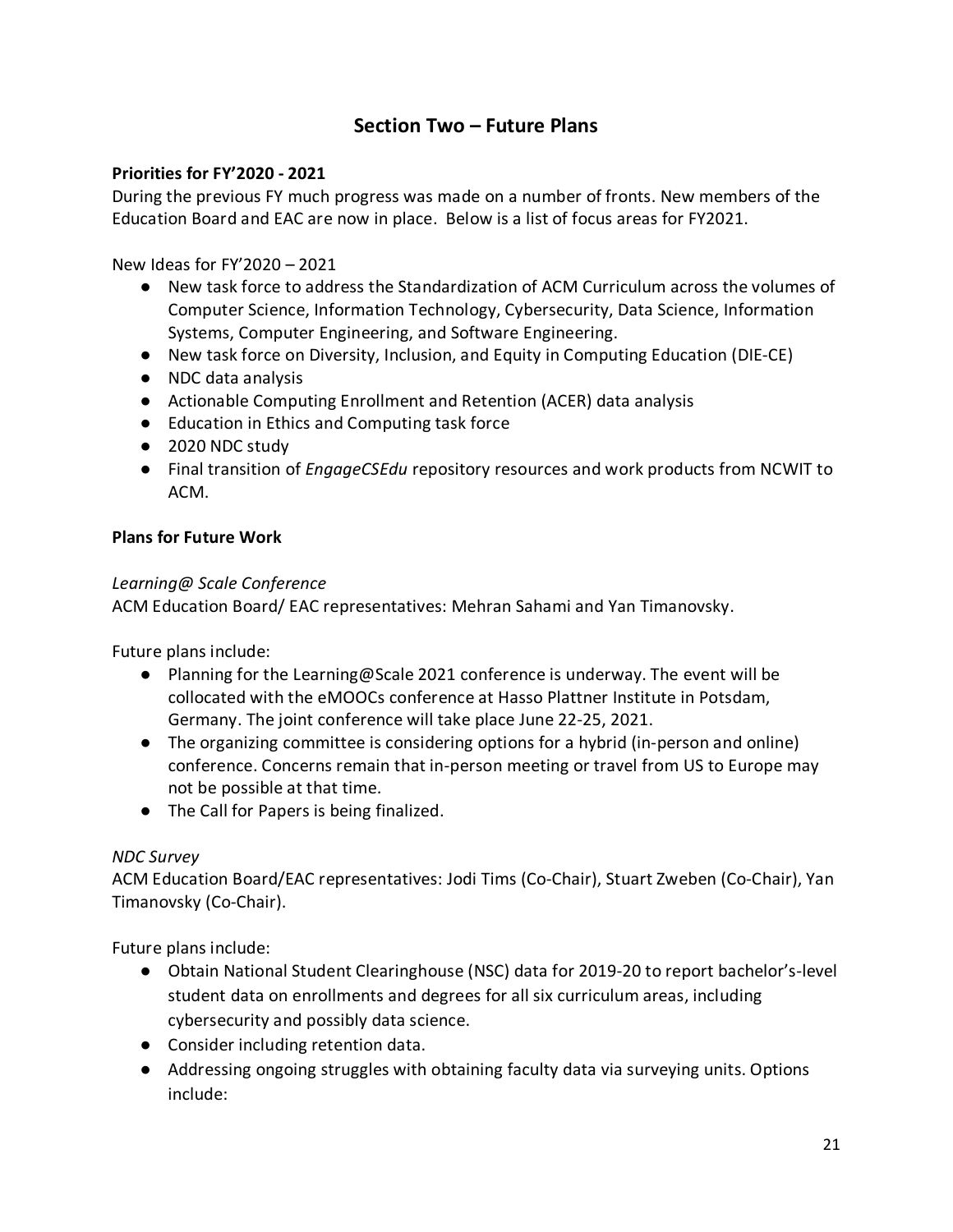- o Stop reporting faculty information.
- o Engage the community to determine value and encourage participation.
- Target article for September 2021 *Inroads*, consistent with past years' publication schedule.

*Actionable Computing Enrollment and Retention (ACER) Data Project* ACM Education Board/EAC representatives: Stu Zweben (Chair).

Future plans include:

- Analyze 2019-20 data (including data from Brazil) and prepare report(s) based on it.
- Publish results in suitable venue(s).
- Work on a multi-year data report based on retention data from the National Student Clearinghouse. Publish results in suitable venue(s). (It will be interesting to compare with data from the present COVID period.)
- Work with area leaders (e.g., Paul Leidig, Mihaela Sabin, and Cindy Tucker) to obtain and analyze data from the NSC about 2019-20 CS students who were not retained and possibly other computing disciplines, such as IT and Cybersecurity. Assess utility of this data for future investigations.

### *Computing for Social Good Task Force*

ACM Education Board/EAC representative: Mikey Goldweber (Chair)

Future plans include:

- Prepare and run a Special Session on Computing for Social Good at the SIGCSE Technical Symposium in March 2021.
- The task force is exploring the creation of a set of Webinars for disseminating the "how to" portion of the canceled 2020 Special Session.

### *Education in Ethics and Computing Task Force*

ACM Education Board/EAC representative: Bobby Schnabel (Chair)

Future plans include:

- Figure out the task force's role in constructing an ethics and computing taxonomy, and possibly help research and develop this taxonomy. Need more agreement on the taxonomy.
- Figure out the task force's role in creating an ethics and computing "repository" (courses, references, modules) and begin moving this forward. Initial plan is to create a crowd-sourced list of references on topics related to ethics and computing.
- Coordinate with related ACM efforts, including COPE and Computing and Social Responsibility.
- Create and distribute initial communications to the ACM community.
- We had planned to have a student assistant help us make progress on these goals this summer, and then a pandemic happened. Need to revisit student assistance.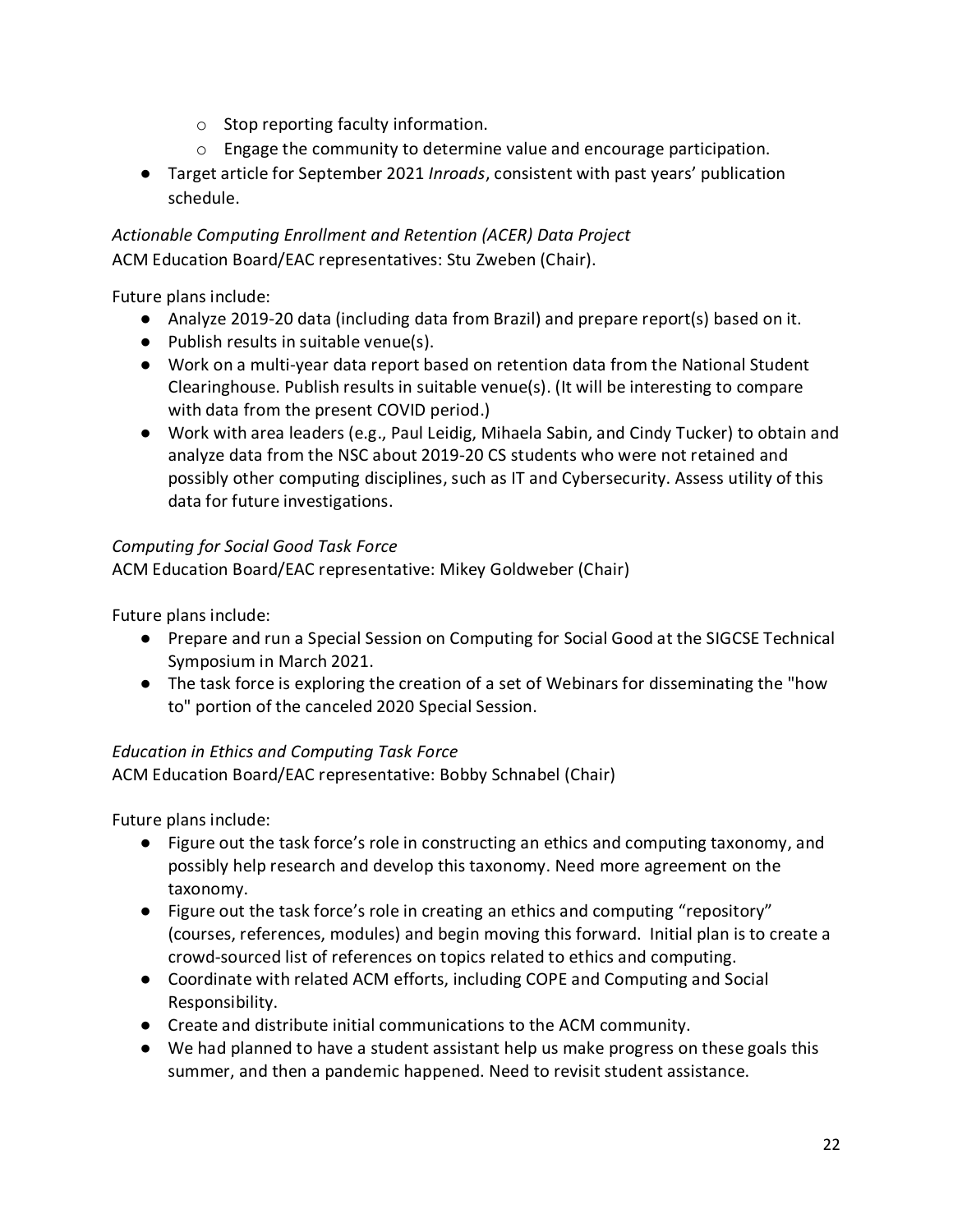Developing Resources for Instructors to Improve Teaching and Peer Mentoring Practices - CSEngageEdu:

# *ACM Education Board/EAC representative: Briana Morrison (Chair).*

Future plans include:

- We are hopeful that during the 2020 calendar year the initial launch of *EngageCSEdu* as an ACM publication will occur. Initially, the *EngageCSEdu* platform will continue to reside on an NCWIT-owned server and maintained through joint efforts of NCWT and ACM Pubs. Eventually, complete ownership would be ACM Pub's responsibility which will involve migrating the existing platform to an ACM server, likely at a significant one time cost. However, we are aware that ACM does have a Development Fund available to fund this effort if so desired.
- In the next year the task force intends to concentrate on looking at the second set of resources, those for peer mentoring.

# *Diversity, Inclusion, and Equity in Computing Education (DIE-CE) Task Force* ACM Education Board/EAC representatives: Alison Derbenwick Miller (Co-Chair) and Pending confirmation (Co-Chair).

This is a newly-instantiated committee. Future plans include:

- Finalize committee Co-chairs
- Develop CS education focused activities that support its scope and mission.
- Collaborate with other ACM diversity focused committees.

# *Standardization of ACM Curricula (StAC) Task Force*

ACM Education Board/EAC representatives: Cara Tang (Co-Chair) and Mihaela Sabin (Co-Chair)

This is a newly-instantiated committee as of August 2020 at the virtual EAC annual meeting. Future plans include:

- Rough plan:
	- $\circ$  Year 1: Plan the work, survey what is out there, collect opinions from those who have been involved.
	- o Year 2: Do the work, write the StAC document.
- Draft rough scope for StAC
- Form StAC task group
- Survey Chairs of recent curricular projects
- Recommendations should address both content of the curricular guidelines document and the experience of developing the curricular guidelines

# *CC2020*

ACM Education Board/EAC representative: Alison Clear (Chair)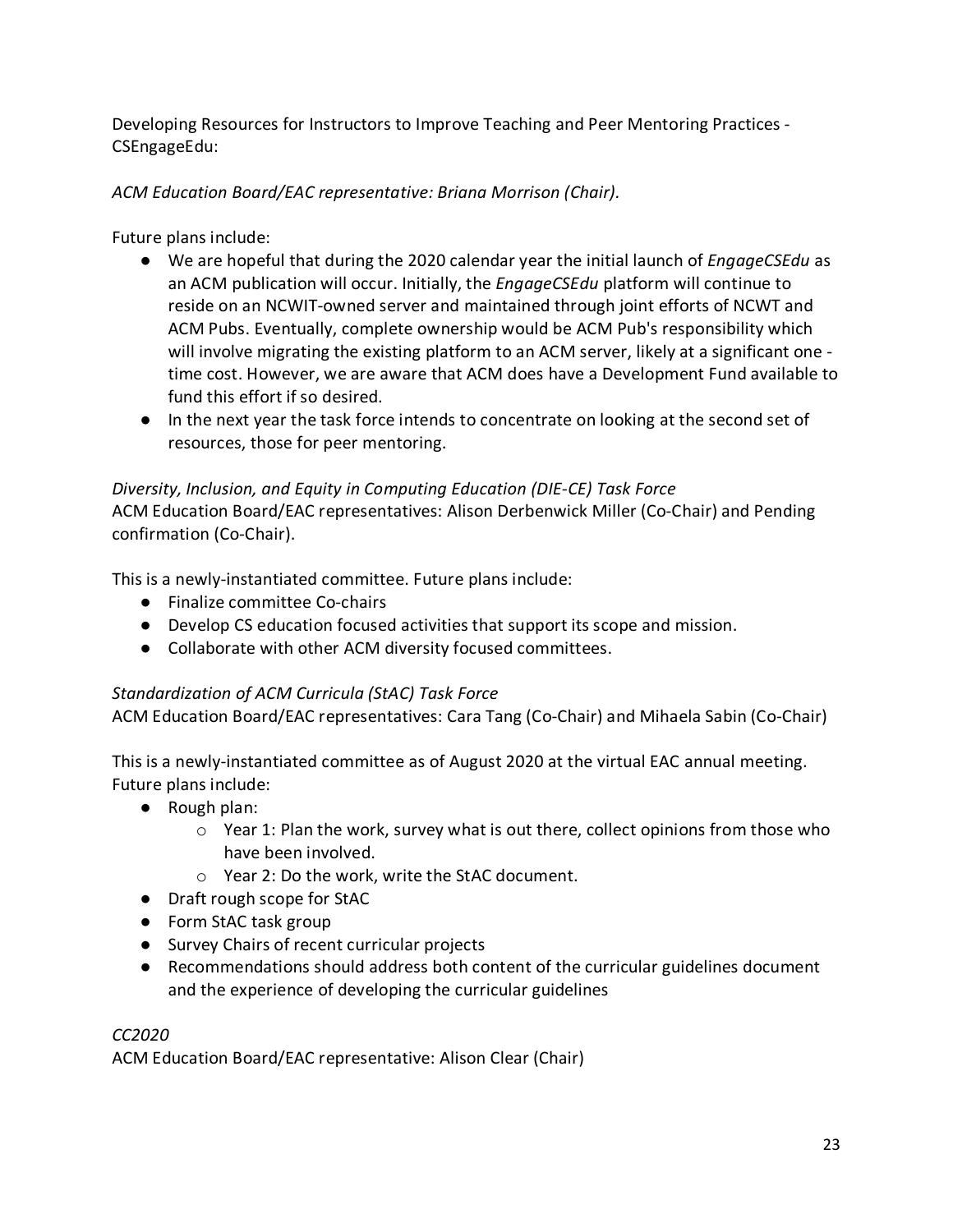Future plans include:

● Release of the final curriculum report and visualization tools by December 2020.

### *Data Science*:

ACM Education Board/EAC representatives: Andrea Danyluk (Co-Chair) and Paul Leidig (Co-Chair)

Future plans include:

- Finish updates and address issues of accessibility.
- Gather and evaluate course examples for inclusion in final document.
- Release of final curriculum document by December 2020.

# *Committee for Computing Education in Community Colleges (CCECC)* ACM Education Board/EAC representative: Cara Tang (Chair)

Future plans include:

- Disseminate Cyber2yr2020, including program example collection and mappings to other frameworks.
- Continue cooperation with ABET on accreditation of associate-degree cybersecurity degree programs.
- Disseminate IT Transfer2020 including program example collection and mappings to other frameworks.
- Collaborate with ACER EAC committee to complete and publish report on enrollment and retention data.
- Revise and update our Bloom's verbs list. This is an important tool in associate degree curriculum guidelines, to facilitate formulation of computing-based competencies / learning outcomes.
- Continue support of other ACM groups and projects with community college perspective, as appropriate (e.g., Data Science task force, SIGCSE community college liaison).
- Continue presence at conferences and outreach via various channels.
- Continue maintaining web site as a resource for educators, and educator mailing list.

# *CSTA*

ACM Education Board/EAC representative: Jake Baskin CSTA CEO, (Jane Prey and Bobby Schnabel serve on CSTA Board of Directors)

Future plans include:

- Invest in virtual professional learning and community opportunities.
- Develop a regular webinar series.
- Provide more in-depth professional development modules.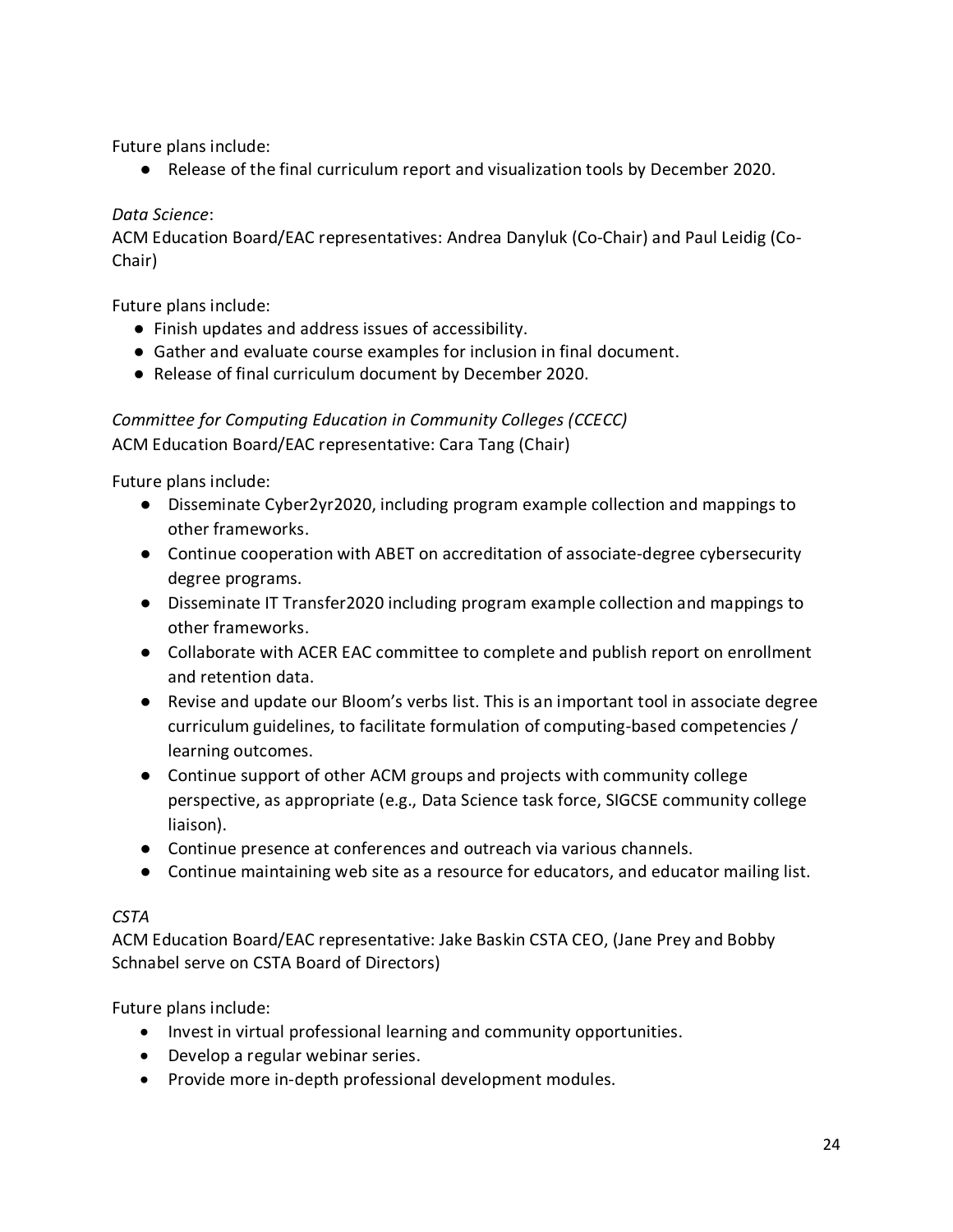• Work with chapters to increase the professional development they offer, with a specific focus on supporting local conversations on addressing racism in CS.

# *Educational Efforts in China*

ACM Education Board/EAC representative: Ming Zhang.

Future plans include:

- The ACM China Turing Award Celebration Conference 2020 (TURC 2021) will be held on May 23-24, 2021, in Hefei, China.
- Promote MOEC + NSFC joint grants (emerging engineering education).
- International Workshop on Computing Education (IWCE) August 2021.

### *Educational Efforts in India*

ACM Education Board/EAC representative: R. Venkatesh

Future plans include:

- Continue *CSPathshala:* the national education initiative of computational thinking.
- Continue education webinars for both students and faculty.
- Continue programming course task force.
- Organize COMPUTE 2021 International symposium on education research.

### *Educational Efforts in Europe: Informatics for All*

ACM Education Board/EAC representatives: Andrew McGettrick and Judith Gal-Ezer

Future plans include:

- Increase the number and activities of ACM chapters.
- Work with ACM SIGs to increase the number of ACM conferences in Europe and provide ACM awards best papers.
- Encourage nominations of ACM European members for the advanced member grades and ACM Awards.
- Support gender equality in European computing landscape.

# *Educational efforts in Brazil*

ACM Education Board/EAC representatives: Itana Gimenes, Sociedade Brasileira de Computação (the Brazilian Computing Society)

Future plans include:

- Organization of SBC main conference which includes the Computing Education Workshop (WEI). CSBC was scheduled to July 15th, moved to next November, online due to the coronavirus pandemic.
- Rodrigo Duran will continue working with the ACER task force.
- Continuing work on improving engagement and retention in computing courses and careers.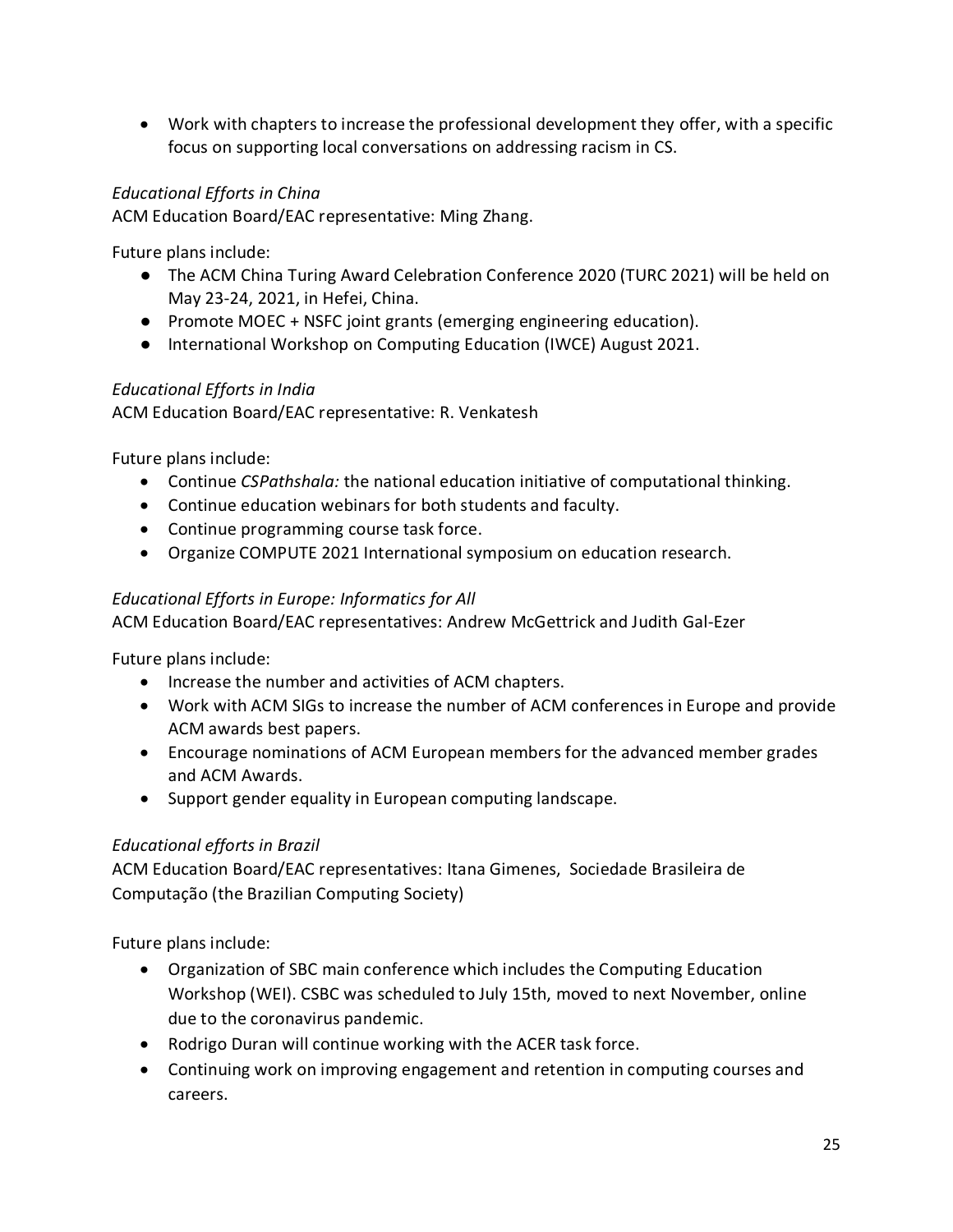- Working in partnership with the SBC industry board to identify competence deficiencies in Brazilian industry.
- Looking at the possibility of expanding the post-graduation access into a certification.
- Working on introducing computing into basic education (school and high school).
- Exploring the impact of the ACM 2020 on National Curricula.

### *SIGCAS*

ACM Education Board/EAC representative: Mikey Goldweber.

Future plans include:

- Collaborate with other ACM SIGs on issues relating to Computing for Social Good-Ed focus (including HFOSS and ethics focus).
- Submit a pre-conference workshop to virtual SIGCSE 2021.
- Interested in running workshops at regional educational, and conferences from other SIGs, but currently lack funding for this (this is a decision of the SIGCSE Board).

### *SIGCHI*

ACM Education Board/EAC representative: Olivier St-Cyr.

Future plans include:

- Continue to populate the HCI Living Curriculum site, [http://hcilivingcurriculum.org/.](http://hcilivingcurriculum.org/)
- Plan to run 4 to 5 online events to increase participation in community of practice and gather more resources on HCI education.
- Eventually transition the EduCHI Symposium to the EduCHI stand-alone conference.
- The HCI Education Task Force will present a report to the SIGCHI Executive Committee outlining HCI Education priorities, projects, and budget. SIGCHI EC is currently looking at ways to establish budget for projects, leverage the ACM website servers, and establishing funding for a few students to help us with projects.
- From the Spanish-speaking community, lead by HCI-collab network and AIPO society, in 2019 they did the action "One Year of HCI Webinars in Spanish"
- Following the success of the "One Year of HCI Webinars in Spanish", plan to develop2nd year. Have submitted an article to ACM INTERACTIONS magazine explaining the details.
- Prof Mac van der Merwe (University of South Africa) will present a talk on 'Challenges and opportunities for teaching HCI at a distance: Reflections from The University of South Africa' at the 2 September 2020 event of the Protea SIGCHI Chapter.

# *SIGCSE*

ACM Education Board/EAC representative: Mary Anne Egan.

Future plans include:

● Continue making changes to the leadership and governance processes for our conferences. Both ITiCSE and ICER have steering committees to manage the direction of the conferences including recruiting and supporting conference committee members.